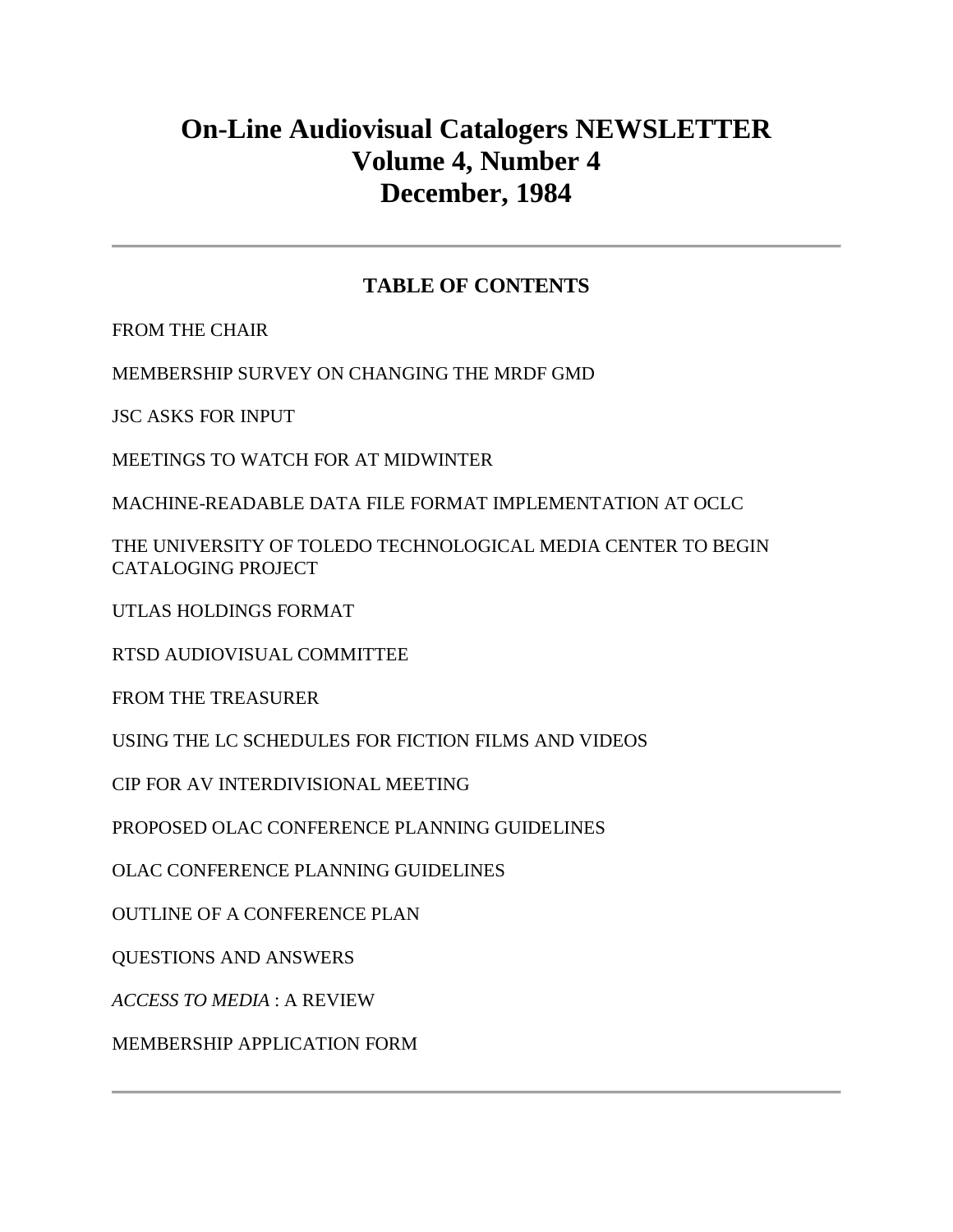# **FROM THE CHAIR Sheila S. Intner**

Midwinter meetings are just a few weeks away. There is much to do at these meetings and this column is devoted to outlining what we have planned for them. I hope it will get you thinking about your part in these activities and what other projects you might want to propose OLAC take under consideration:

- 1. Friday night, January 4th, from 8 to 10 pm, the Cataloging Policy Committee of OLAC (CAPC) will meet. Among other topics on the agenda are proposals for changes to some of the AACR2 rules for nonbook materials. Some of these proposals focus on inconsistencies between chapters. Others are concerned with emerging technologies, not only of microcomputer software but also new kinds of video, materials for the visuallyhandicapped, etc. Still others deal with unpublished nonbook items and what may be done with them according to the various chapters of AACR2.
- 2. Saturday night, January 5th, from 8 to 10 pm, OLAC will conduct its membership meeting. The first hour will be devoted to organization business, including proposals for future meetings, programs and ongoing projects. Reports from the officers and committee chairs will be heard. In the second hour, we will have a question and answer session focusing on MRDF. Please bring your questions about application of either the rules (AACR2 chapter 9 plus the newly published *Guidelines*) or the Machine-Readable Data File format (or both). If you nave a question about how to handle a particular item, and bringing the software will help, do bring it. If you cannot bring it, please have enough information available so the experts we will have assembled to help you can understand your problem. Often, the opportunity to get a definitive answer to a specific question is lost because the question isn't adequately described. While primarily devoted to MRDF, any media cataloging problem will be considered, so don't hesitate to ask whatever has stumped you.
- 3. Sunday night, January 6th, from 8 to 10 pm, OLAC's Executive Board will meet, and consider actions necessary for the immediate future. This meeting is open, and observers are welcome. If you have a request or an inquiry that belongs on the Board's agenda, please send it, however informally written, as soon as possible to me or any member of the Board. We try to accommodate all requests, even those presented at the last minute, but meeting time is limited and it is a great help to know in advance that we need to take up a particular question.

I look forward to seeing many of you at the Midwinter meetings and also to having you work with the rest of the OLAC leadership in turning our plans into realities. My address is: **Sheila S. Intner // School of Library Service // Columbia University // New York, NY 10027**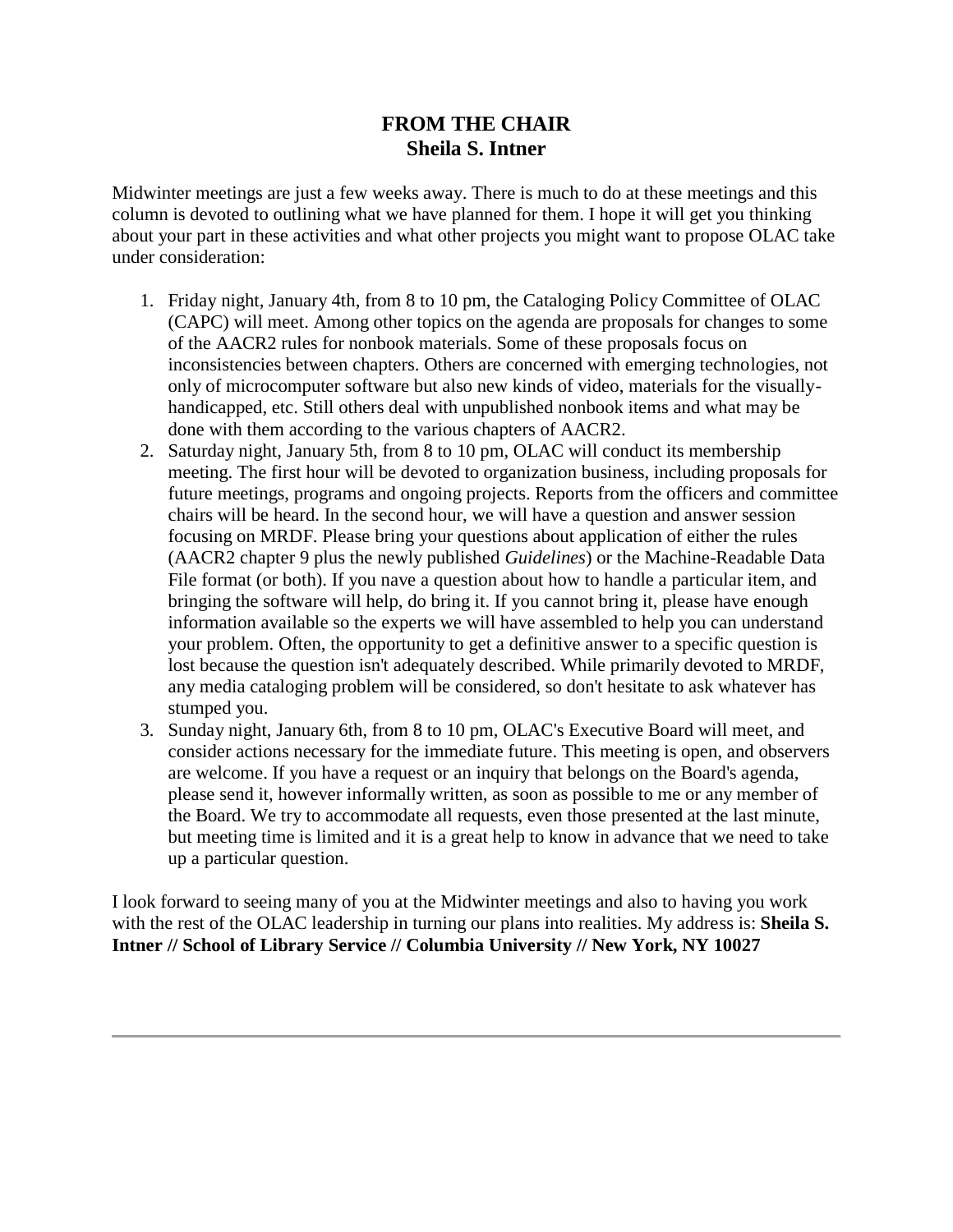# **MEMBERSHIP SURVEY ON CHANGING THE MRDF GMD**

We are interested in knowing your thinking about the gmd for computer software (currently it is "machine-readable data file") to determine whether or not the Cataloging Policy Committee of OLAC (CAPC) should consider pursuing a change to different terminology. Please xerox the form below and respond as quickly as you can. CAPC will be meeting at Midwinter on Friday January 4, 1985. Having a number of responses in hand will help the committee decide whether to go ahead with this. Send your replies to:

Verna Urbanski, CAPC Chair T.G. Carpenter Library U of North Florida PO Box 17605 Jacksonville, Fl 32245-7605

\* \* \* \* \* \* \* \* \* \* \* \* \* \* \* \* \* \* \* \* \* \* \* \* \* \* \* \* \* \* \* \*

1. If you catalog MRDF now (or will in the future), do (or will) you use the gmd "machinereadable data file?"

Yes: No:

2. Do you want to retain the gmd "machine-readable data file"?

Yes: No:

- 3. Check the alternative you like best from the list of possible gmds below. Check only one.
	- \_\_\_Computer file \_\_\_Computer material \_\_\_Computer software \_\_\_Computer readable
- 4. Do you have a suggestion for a better term or terms? List below:
- 5. Comments:
- 6.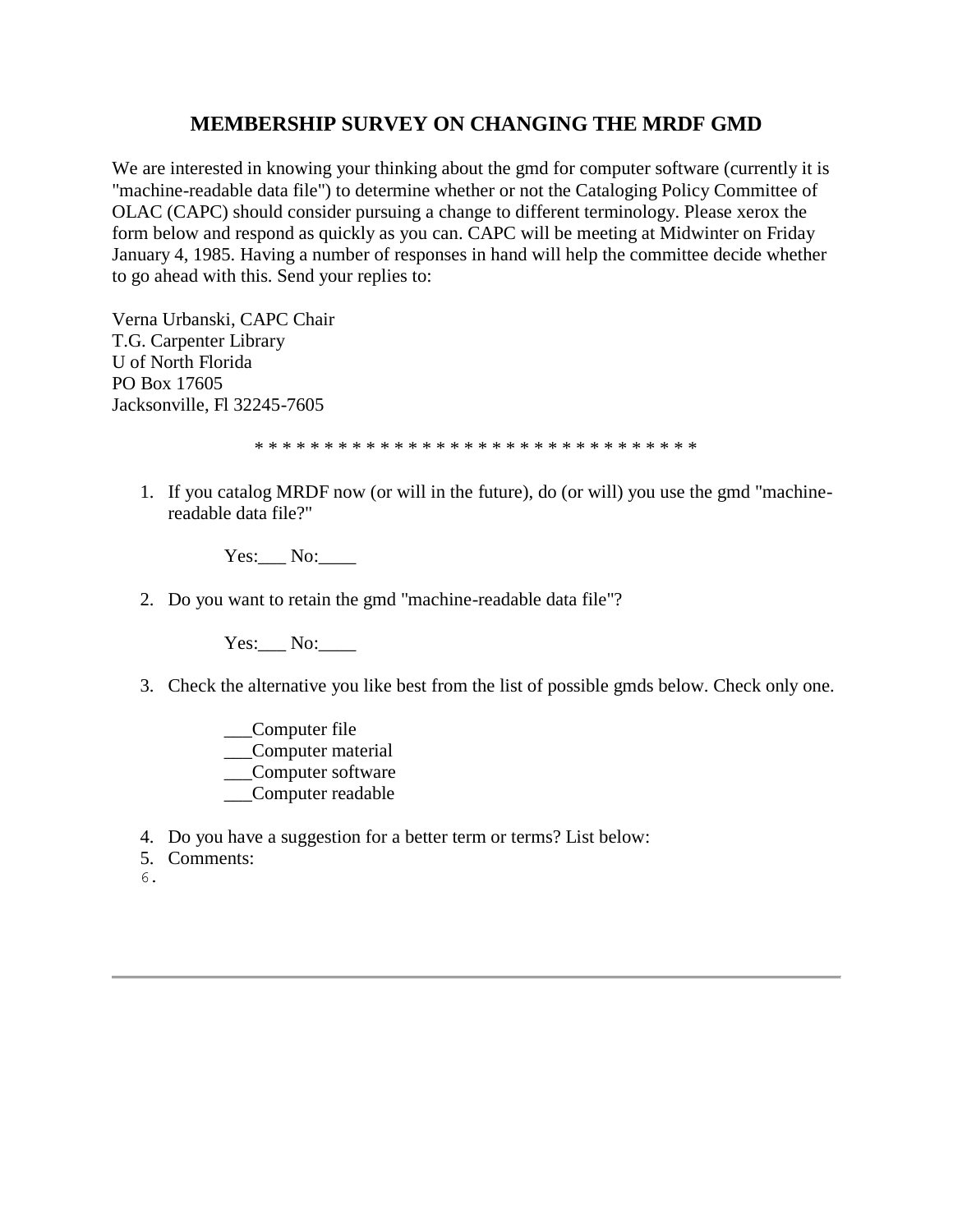# **JSC ASKS FOR INPUT Jean Weihs**

The Joint Steering Committee for the Revision of AACR has decided to publish a consolidation of AACR2. The consolidation will include corrections of the typographical errors which now exist and the revisions which pass before the publication date of the consolidation.

JSC would like to receive feedback on the format in which the consolidation should be published. If you have an opinion, please send a xerox copy of the following questionnaire to: **Jean Weihs // 6 Edqar Avenue // Toronto, Ontario M4W 2A9**

One suggestion is to use the loose leaf format which would allow the replacement of individual pages when rules are revised.

Do you favour a loose leaf format?  $yes \qquad no \qquad$ What size? Check answer. \_\_\_Same as the present edition of AACR2?  $\frac{8 \times 11}{2}$  inch -- 3 ring binder size \_\_\_Other (please specify) Would you like a plasticized reinforcement of the left hand margin of the page to strengthen the ring holes? (this will raise the cost) yes no Do you want a binder included? ves no Do you favour another format? Please specify.

Other comments:

\* \* \* \* \* \* \* \* \* \* \* \* \* \* \* \* \* \* \* \* \* \* \* \* \* \* \* \* \* \* \* \*

Mail *NEWSLETTER* contributions to: Verna Urbanski , Editor Thomas G. Carpenter Library University of North Florida P.O. Box 17605 Jacksonville, Fl 32245-7605

Items for inclusion in the next *NEWSLETTER* [\(volume 5, number 1\)](http://ublib.buffalo.edu/libraries/units/cts/olac/newsletters/mar85.html) should be submitted no later than February 1, 1985. Early submission are appreciated by the editor.

\* \* \* \* \* \* \* \* \* \* \* \* \* \* \* \* \* \* \* \* \* \* \* \* \* \* \* \* \* \* \* \*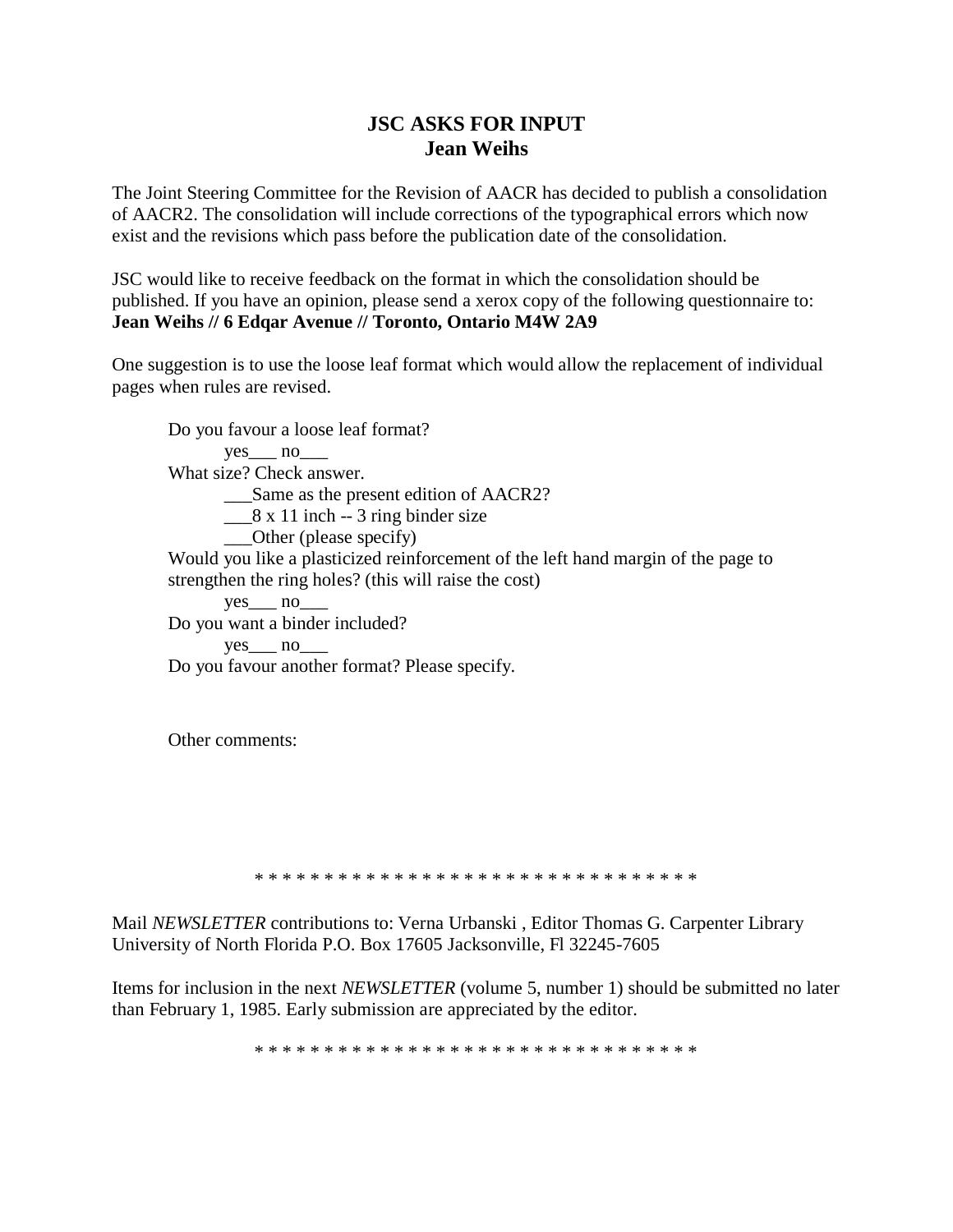### **MEETINGS TO WATCH FOR AT MIDWINTER**

#### **Friday, January 4th**

8:00 pm - 10:00 pm On-Line Audiovisual Catalogers, Inc. Cataloging Policy Committee. Sheraton-Washington, Woodley Room **Saturday, January 5th** 9:00 am - 12:30 pm MARBI (RTSD / LITA / RASD Representation in Machine Readable Form of Bibliographic Information Committee). Mayflower Hotel, Senate Room. 2:00 pm - 4:00 pm Library of Congress reporting session. Check conference program for location. 2:00 pm - 5:30 pm CC:DA (RTSD-- Cataloging Committee Section : Description and Access). Shoreham Hotel . Hampt Room. 4:30 pm - 5:30 pm ACRL Audiovisual Committee. Mayflower Hotel, Pennsylvania Room 8:00 pm - 10:00 pm On-Line Audiovisual Catalogers, Inc. Business meeting and MRDF Question & Answer session. Sheraton-Washington, Rockville Room. **Sunday, January 6th** 9:00 am - 11:00 am RTSD AV Committee : CIP for AV Materials Interdivisional Group. Mayflower Hotel, New York Room 9:30 am - 12:30 pm CC:DA. Shoreham Hotel, Empire Room 9:30 am - 11:00 am MARBI Review Committee, Hearing. Shoreham, Palladian Room. 2:00 pm - 5:30 pm CC:DA. Shoreham Hotel, Empire Room 2:00 pm - 4:00 pm RTSD CCS Subject Analysis Committee, Microcomputer Software Subcommittee. Shoreham Hotel, Blue room, Table 9 2:00 pm - 4:00 pm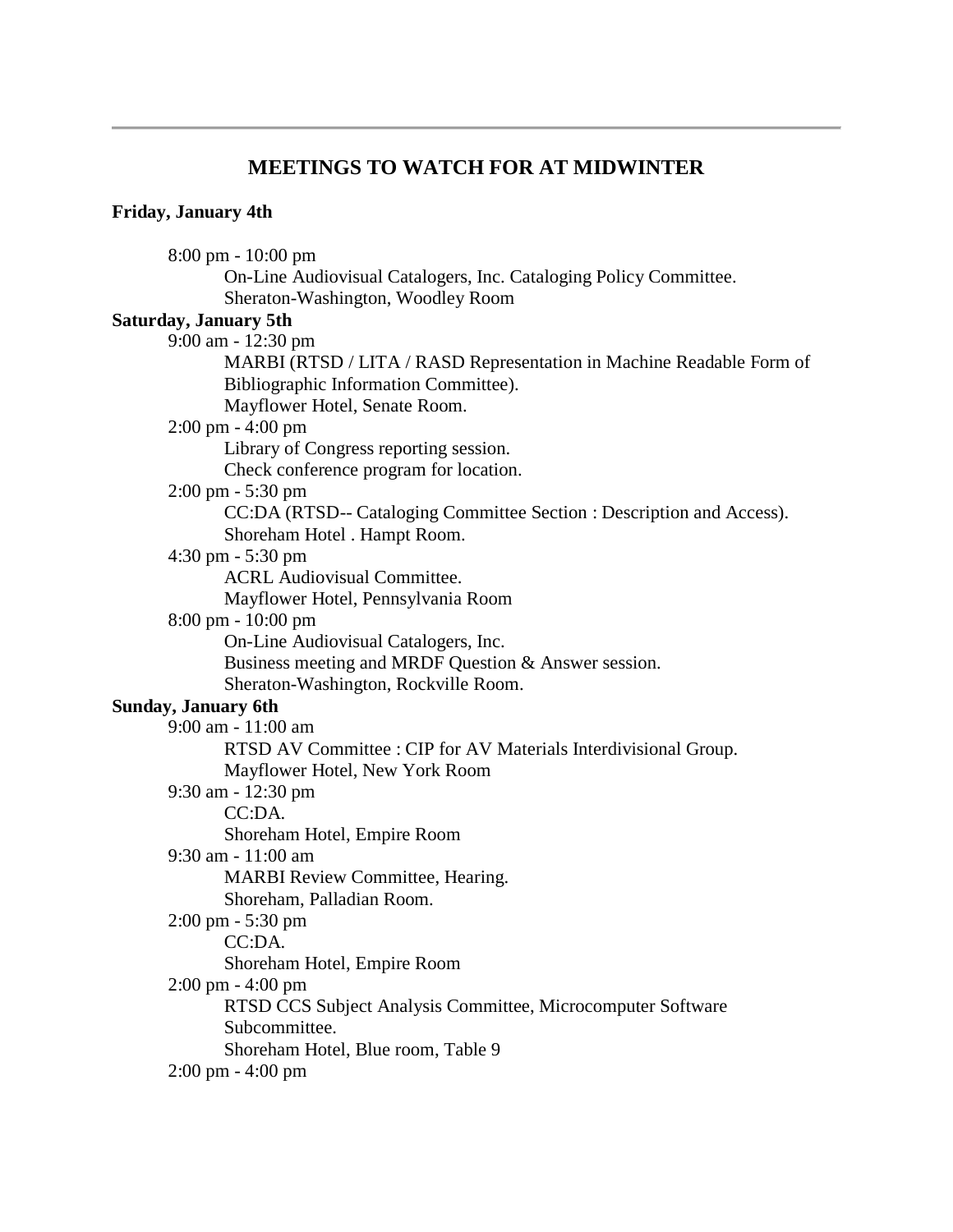|             | MARBI.                              |                                                                                                                             |
|-------------|-------------------------------------|-----------------------------------------------------------------------------------------------------------------------------|
|             |                                     | Dupont Plaza Hotel, Gallery Room.                                                                                           |
|             | 8:00 PM - 10:00 pm                  |                                                                                                                             |
|             |                                     | On-Line Audiovisual Catalogers, Inc. Executive Board meeting.                                                               |
|             |                                     | Shoreham Hotel, Room 263                                                                                                    |
|             | <b>Monday, January 7th</b>          |                                                                                                                             |
|             | 9:30 am - 11:00 am                  |                                                                                                                             |
|             |                                     | <b>ACRL AV Committee.</b>                                                                                                   |
|             |                                     | Ramada Renaissance Hotel, New Hampshire Room II                                                                             |
|             | 9:30 am - 11:00 am                  |                                                                                                                             |
|             |                                     | ACRL Cinema Librarians Discussion Group.                                                                                    |
|             |                                     | Mayflower Hotel, South Carolina Room                                                                                        |
|             | $2:00 \text{ pm} - 5:30 \text{ pm}$ |                                                                                                                             |
|             | MARBI.                              |                                                                                                                             |
|             |                                     | Shoreham Hotel, Forum Room                                                                                                  |
|             | <b>Tuesday, January 8th</b>         |                                                                                                                             |
|             | 8:00 am - 11:00 am                  |                                                                                                                             |
|             | MARBI.                              |                                                                                                                             |
|             |                                     | Sheraton-Washington, Congressional Room                                                                                     |
|             | $2:00 \text{ pm} - 4:00 \text{ pm}$ |                                                                                                                             |
|             |                                     | RTSD CCS Subject Analysis Committee: Microcomputer Software                                                                 |
|             | Subcommittee.                       |                                                                                                                             |
|             |                                     | Ramada Renaissance Hotel, Conference Room D                                                                                 |
|             | $2:00 \text{ pm} - 5:30 \text{ pm}$ |                                                                                                                             |
|             |                                     | <b>RTSD AV Committee.</b>                                                                                                   |
|             |                                     | Mayflower Hotel, Virginia Room                                                                                              |
|             |                                     |                                                                                                                             |
|             |                                     | * * * * * * * * * * * * * * * *                                                                                             |
|             | WHAT:                               | An informal question & answer session on cataloging                                                                         |
| <b>MRDF</b> |                                     |                                                                                                                             |
|             | WHEN:                               | 9:00 - 10:00 pm, Saturday, January 5th                                                                                      |
|             | WHERE:                              | Sheraton-Washington Hotel, Rockville Room                                                                                   |
|             | WHO:                                | Nancy Olson, moderator; Ben Tucker, Dick<br>Thaxter, Glenn Patton, Syd Jones, resource<br>persons; and YOU to ask questions |

The session will focus primarily on MRDF, the rules in chapter 9 of AACR2, the supplementary guidelines for microcomputer software published in June and the newly available format for MRDF. In addition, attendees may also ask questions they have about cataloging other types of media or using other formats.

### **DON'T MISS IT !!!**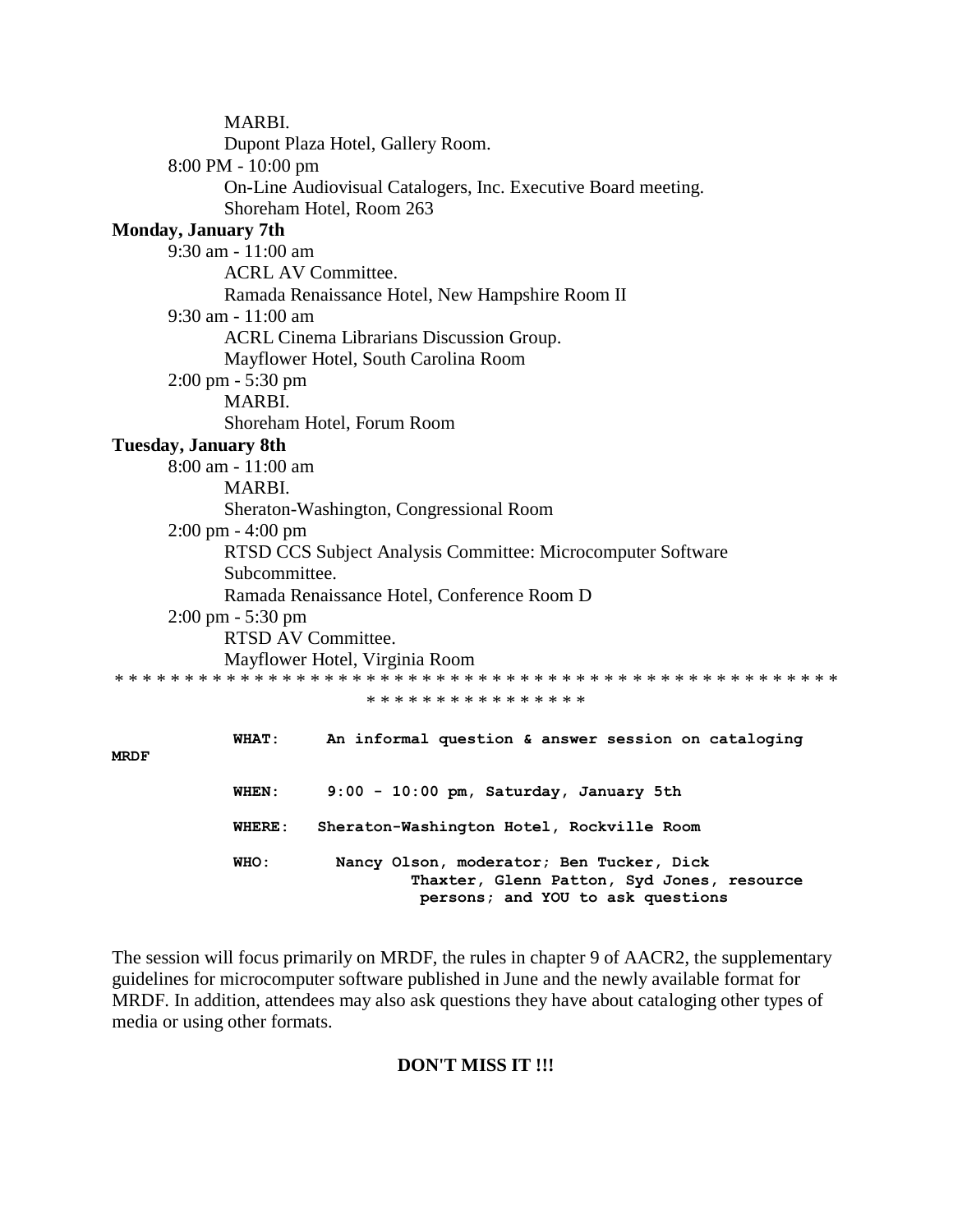# **MACHINE-READABLE DATA FILE FORMAT IMPLEMENTATION AT OCLC Jay Weitz**

With the implementation of OCLC's eighth bibliographic format, for machine-readable data files (MRDF), computer programs, data files, videogame software, and similar materials can now be added to the Online Union Catalog. Of course, catalogers have been inputting such records all along, though on incorrect formats; so now the cleanup has begun. It will remain wise for some time for OCLC users to be liberal in their search techniques when looking for MRDF records since many will not be on the MRDF format. When you come across such records, please let OCLC know either by phone (for fewer than fifteen type code changes) or in writing (for fifteen or more type code changes), as outlined in *Cataloging: User Manual*, 2nd ed. section 12.2.2.1.

Because most of the MRDF records pre-dating the implementation of the format do not conform to the *Guidelines for Using AACR2 Chapter 9 for Cataloging Microcomputer Software*, and so usually contain incomplete information, we at OCLC doing the type code changes and upgrading the records often must resort to judicious guesswork, especially regarding file and physical descriptions. If the item in hand seems to match an online record (including edition, version, series, technical details, etc.) but some discrepancy in the physical description field or elsewhere casts doubt on the match, please keep in mind that the numbers of files and/or of disks, etc. may have been a guess on OCLC's part, using inadequate information.

To help us correct and upgrade such records, we encourage OCLC users to send us change requests, printouts of records updated and accurate according to *Guidelines*, and any appropriate proof it may be possible to provide. With the help of users we can correct and upgrade records quickly and accurately and keep the number of unnecessary duplicates to a minimum. Thanks in advance for your help!!!

# **THE UNIVERSITY OF TOLEDO TECHNOLOGICAL MEDIA CENTER TO BEGIN CATALOGING PROJECT**

The University of Toledo is making plans to begin the process of putting their media collection into the OCLC data base. They are wondering if anyone has developed work sheets for media which might assist in the initial phases of the project. They hope that through the use of work sheets, student help might be able to do some of the more routine information gathering processes. Professionals can then provide the information that is lacking or requires their judgment.

If you have developed such a work sheet Richard Hughes, director of the Center would be most grateful if you would share it with them. Send your sample work sheet to: **Richard Hughes,**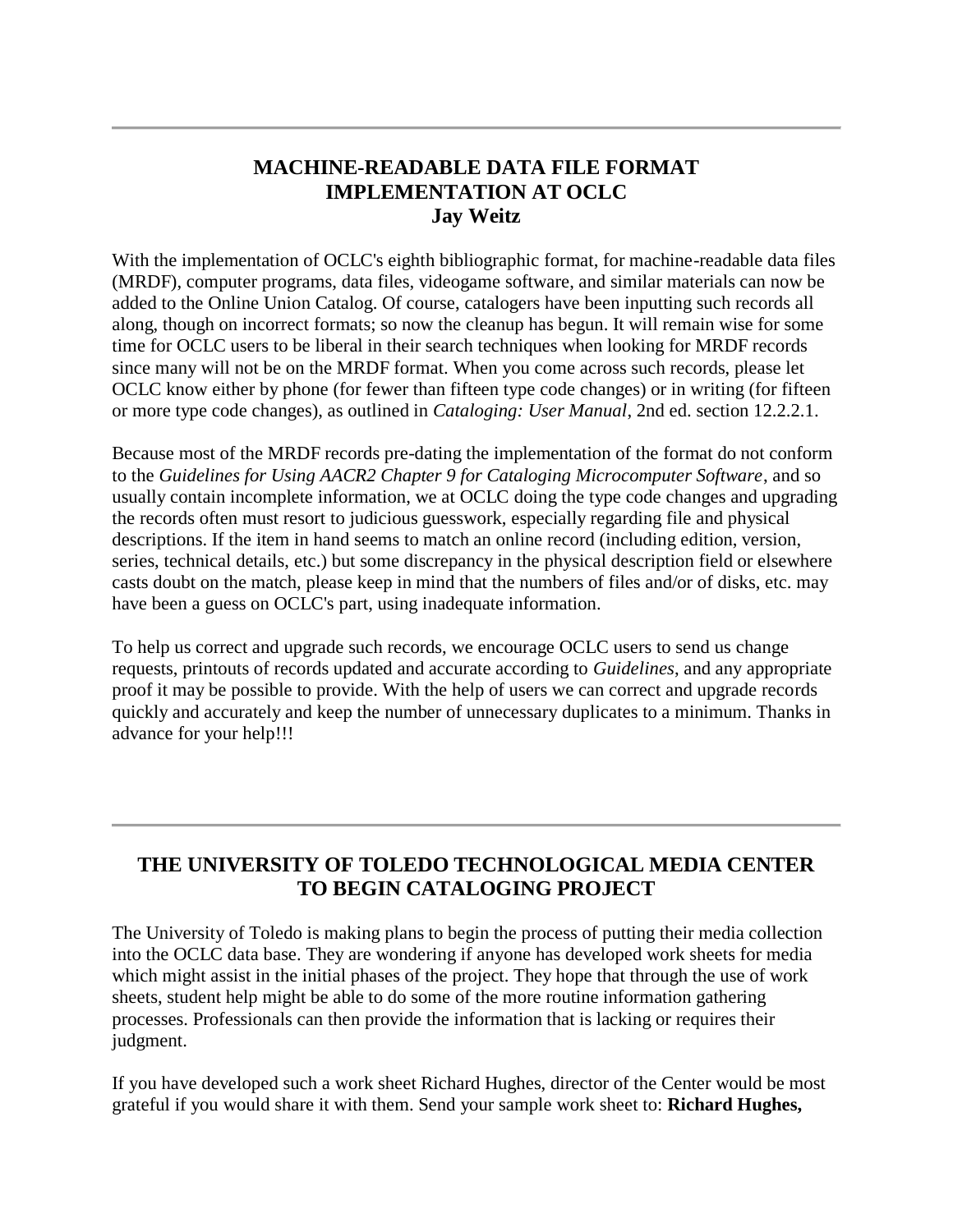### **Director Technological Media Center /// University of Toledo /// 2801 W. Bancroft Street /// Toledo, OH 43606**

# **UTLAS HOLDINGS FORMAT Mary K. Magrega**

### **Introduction**

The University of Toronto Library Automation System (UTLAS) holdings format for MARC records was described briefly in the December 1983 issue of the Newsletter. What follows is a more detailed description.

### **Purpose of a Holdings Format**

Communications formats are not useful for much besides communication. A holdings format is essential for online access, indexing, record derivation and creation and product generation. All bibliographic utilities must convert communications format records received from national cataloguing agencies (LC and NLC) to some type of holdings format before their customers can use them. UTLAS has taken an integrated approach with its holdings format, entitled *Format for standard bibliographic records* (LHF3). In other words, all data elements: fields, subfields, and codes, may be used in any record for any type of material, if appropriate. UTLAS fixed fields 30 and 31, drawn from the national communications formats Leader 06 and 07 (Bibliographic Level and Type of Material), provide basic identification of the type of record. LHF3 and the UTLAS coding manuals provide guidance as to which fields are appropriate for which type of material.

### **Structure of the Record**

LHF3 consists of three blocs of fields:

- 1. UTLAS control fields
- 2. Fixed fields
- 3. Variable fields

The control fields are system-supplied and give information like record owner, date of record creation and latest change, status within the system and as regards product generation, relationships with other records, operator responsible for record filing, etc. Variable fields receive virtually no processing in conversion, but are carried much as received. The US MARC and CANMARC Leader and fixed fields, however, receive extensive processing as described below.

### **Fixed Fields and 007**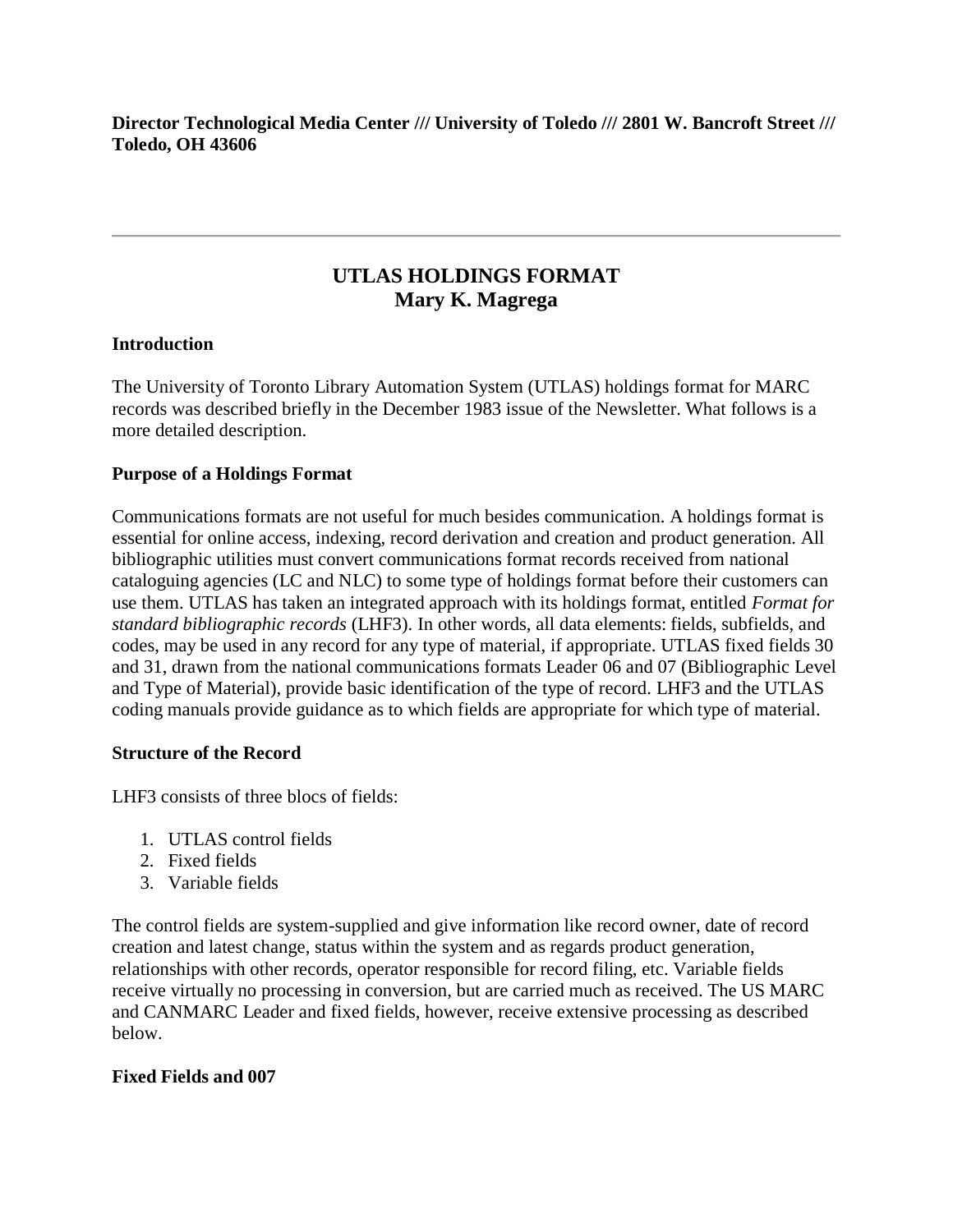Each character position or group of characters in a communications format Leader and field 008 (Fixed Length Data Elements) is represented by a unique tag in LHF3. Field 007 is dealt with by converting the first character (GMD) to a subfield code and carrying the rest of the data as received, eg., "007 \$mr cdaad." The field becomes a repeatable variable field. For both categories, the same codes as defined for the national communications formats are used. In original records, users code only the fixed fields that are considered useful or that are required by the standards they subscribe to. System defaults apply for fixed fields 30, 31, and 32. If communications format records are required as a product, fill characters are automatically supplied for the uncoded fields to recreate a standard field 008.

As is the case in the national communications formats, some fixed fields are common to all formats. These include the fixed fields corresponding to the Leader codes, and some local fixed fields defined by UTLAS. The table below presents a selection. The UTLAS fixed field tag, field definition, and corresponding USMARC 008 character positions) are given for each.

2: Type of Date Code (008/6) 3: Date (008/7-10) 4: Date 2 (008/11-14) 5: Country of Production or Publication Code (008/15-17) 10: Government Publication Indicator (008/28) 17: Language Code (008/35-37) 24: Media Code (UTLAS) 30: Bibliographic Level (Leader/7) 31: Type of Record (Leader/6) 32: Encoding level (Leader/17) 33: Descriptive Cataloguing Form (Leader/18) 83: Local Interest Code (UTLAS) 85: Onorder Status (UTLAS)

Fixed fields for music and sound recordings fall in the range 51-55; 007 subfield \$s contains the Physical Description Fixed Field. Fixed fields for films, etc. fall in the range 66-70 007 subfields \$g, \$m, and \$v contain the Physical Description Fixed Fields for graphics, motion pictures, and videorecordings respectively. Fixed fields for MRDF are 57 and 58. Fixed fields for serials fall in the range 35-45 and 59-60. Serials are mentioned here because of the increasing number of AV serials, or serial AV items, that are appearing. It is anticipated that LC's current work on format integration will extend coding for seriality to all formats.

In conclusion, here is a sample record for a film in LHF3 format:

|     | RSN 2722010 | DCH                                                       | 810CT05           |        |   | <b>TCH 1138</b> |        | RTN MNCR PTC |    |   | 1 STA |     | .C.C OPN NCRC                                   |   |
|-----|-------------|-----------------------------------------------------------|-------------------|--------|---|-----------------|--------|--------------|----|---|-------|-----|-------------------------------------------------|---|
|     | UPD 0000    |                                                           |                   |        |   |                 |        |              |    |   |       |     |                                                 |   |
|     | UCH 810CT05 |                                                           |                   |        |   |                 |        |              |    |   |       |     |                                                 |   |
| 2:  |             |                                                           |                   | 3:1981 |   |                 | 5: dcu | 7:           |    |   | 17:   |     | 19:                                             |   |
|     |             | s.                                                        |                   |        |   |                 |        |              | j. |   |       | enq |                                                 | C |
| 24: | 132         | 33:                                                       |                   |        | a |                 | 66:    |              |    | m |       |     |                                                 |   |
| 007 |             | 0001\$mrocaaad                                            |                   |        |   |                 |        |              |    |   |       |     |                                                 |   |
| 040 |             |                                                           | 0001\$aOSUN\$beng |        |   |                 |        |              |    |   |       |     |                                                 |   |
| 245 | 00          | 0001aAbout sharks.\$h[Motion picture]. --                 |                   |        |   |                 |        |              |    |   |       |     |                                                 |   |
| 260 | 00          | 0001\$aWashington:\$bthe Society,\$c1981.                 |                   |        |   |                 |        |              |    |   |       |     |                                                 |   |
| 300 |             | 0001\$a1 reel $(12 \text{ min.})$ :\$bsd., col. \$.c16mm. |                   |        |   |                 |        |              |    |   |       |     |                                                 |   |
| 506 |             | $0001$ ŜaJuvenile.                                        |                   |        |   |                 |        |              |    |   |       |     |                                                 |   |
| 520 |             | 0001\$aSharks prowl the ocean depts.<br>They swim         |                   |        |   |                 |        |              |    |   |       |     |                                                 |   |
|     |             |                                                           |                   |        |   |                 |        |              |    |   |       |     | near sunny, sandy beaches. Some even live in    |   |
|     |             |                                                           |                   |        |   |                 |        |              |    |   |       |     | freshwater. Sharks are some of the largest fish |   |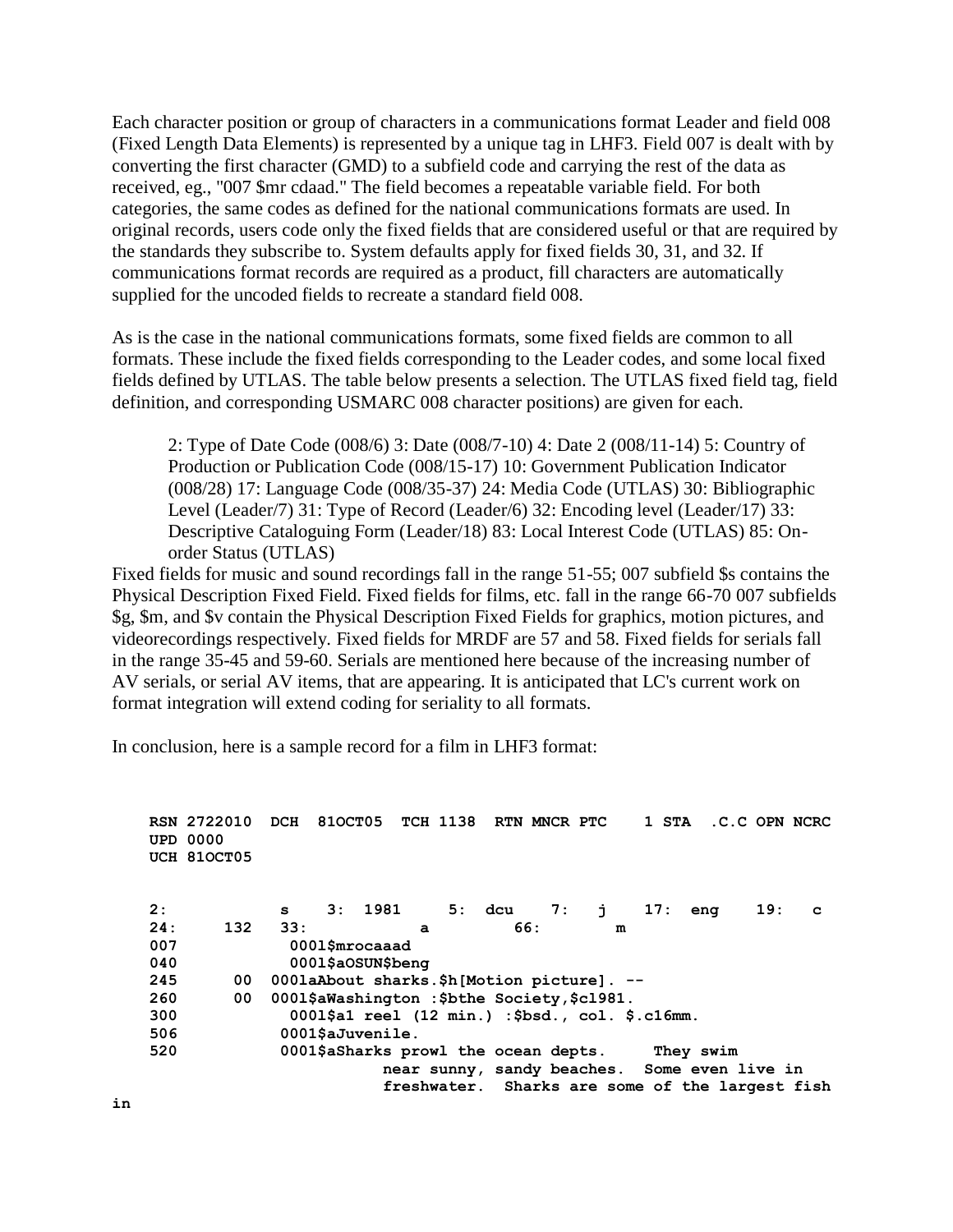# **RTSD AUDIOVISUAL COMMITTEE Dallas, Texas June 26, 1984**

The business meeting of the RTSD AV Committee was called to order by the chair, Sheila Intner, at 2:00 p.m. in room W110 of the Dallas Convention Center. Sheila explained that this would be her last meeting as chair and introduced the incoming chair, Martha M. Yee.

Old Business:

- 1. The Chair, who serves as the RTSD AV committee's liaison to the RTSD Cataloging and Classification Section's Cataloging and Classification: Description and Access Committee (CC:DA), reported on AV related items which the CC:DA had discussed:
	- 1. Proposals relating to materials for the visually handicapped will go to the Joint Steering Committee for its September 1984 meeting.
	- 2. *The Guidelines for Using AACR2 Chapter 9 for Cataloging Microcomputer Software* have been published and are now available from ALA.

Sheila will send to Martha in the fall a summary of CC:DA actions.

- 2. Reports on the programs in Dallas co-sponsored by the RTSD AV Committee were given:
	- 1. Martha Yee outlined the On-Line Audiovisual Catalogers meeting on June 23, 1984, which featured Jean Weihs and Michael Gorman discussing their involvement in the development of both ISBD and international cataloging rules and explaining the rationale for the AACR2 rules for choice of entry for audiovisual materials.
	- 2. Katha Massey described the program on "Access to Special Statistics" presented by the LAMA Statistics Section/Statistics for Nonprint Media Committee and cosponsored by the RTSD AV Committee on June 25, 1984. As the first program to describe use of the new ANSI Standard for data collection, the speakers focused on techniques for and problems encountered in implementation and made recommendations for needed changes in the Standard.
	- 3. Marie Griffin reported on "Sound and Light: the Preservation of Audiovisual Materials in Working Collections," a program held June 26. 1984, and cosponsored by RTSD AV Committee. Three speakers explained the need for preservation and some practical steps to take in preserving the life of microforms, sound material, film and video collections.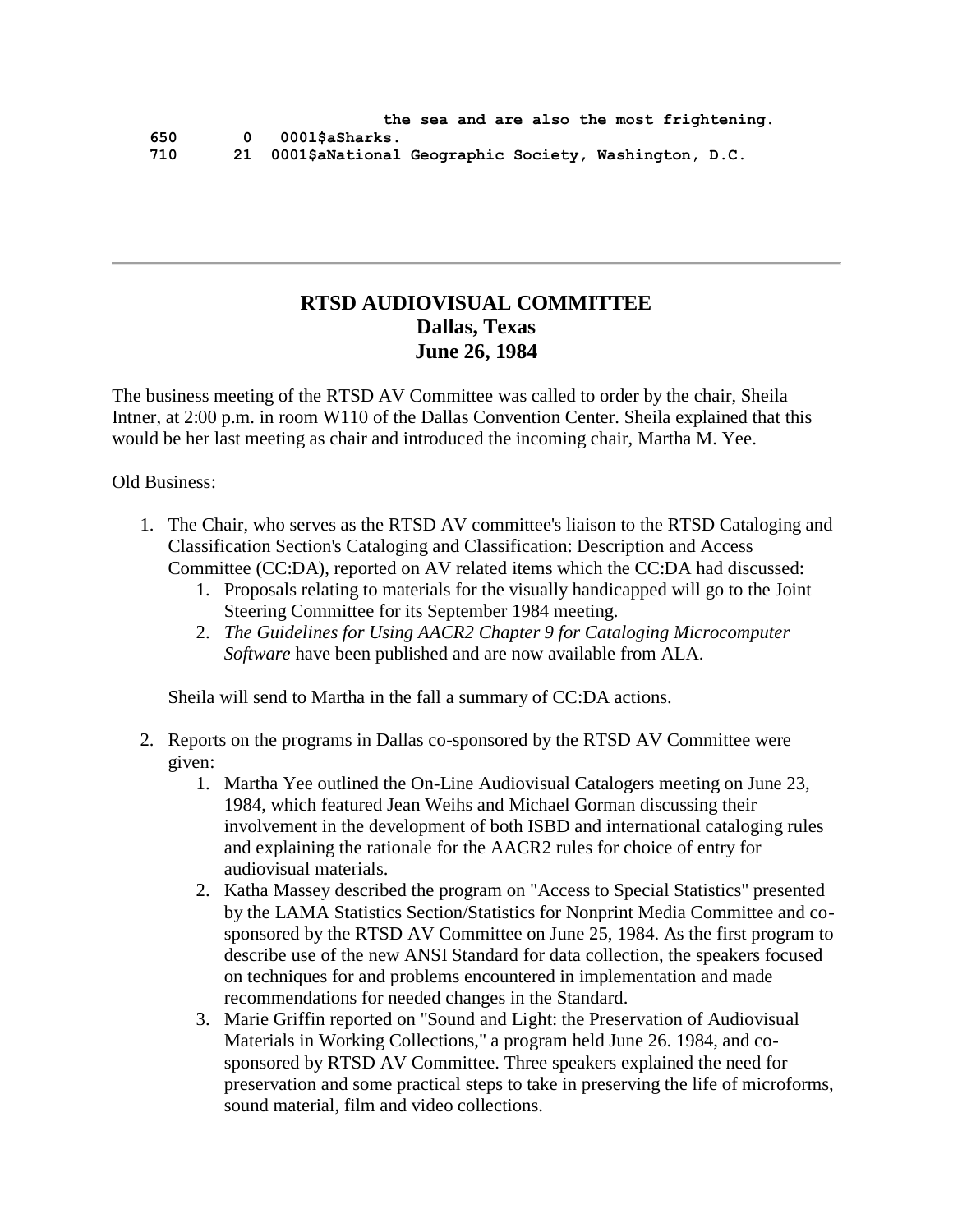- 3. A report was made by Helen Cyr on the activities of the ad hoc subcommittee for promoting AV-CIP. A copy of the committee's "Proposal to Establish an Ad Hoc Interdivisional Group Within ALA to Promote Cataloging in Publication for Audiovisual Materials" was submitted to the Boards and Audiovisual Committees of AASL, ACRL, PLA, and LITA to enlist support and approval for this unified ALA-wide approach to an AV-CIP Program. During the meeting favorable action was reported to RTSD AV by the representatives of PLA and LITA. It was expected that AASL and ACRL boards would also support the proposal. Sheila Intner presented the idea to the Executive Committee of CCS which reacted favorably and will designate 3 cataloging experts (2 in descriptive cataloging and 1 in subject cataloging) to serve as advisors to the ad hoc group if formed. The proposal was also on the agenda for the RTSD Board meeting on Wednesday afternoon. Discussion of how to proceed:
	- 1. Ask each Division mentioned above to name one or two people to serve on the interdivisional committee.
	- 2. Ask for a formal representative from the Library of Congress. At this time, it is not clear whether this person would be Dick Thaxter, Susan Vita or someone else.
	- 3. It was decided that RTSD AV Committee should have two members in the group: Helen Cyr and Bob Mead-Donaldson will coordinate jointly the activities of the ad hoc committee. They will be responsible for requesting a meeting room at the ALA midwinter conference for the group to meet in.
	- 4. Proposed name of the committee: Ad Hoc Interdivisional Group to Promote Cataloging in Publication for Audiovisual Materials.
- 4. In discussing Old Business, Item 4 on the agenda (Motion to initiate survey to gather information requested by the Library of Congresses CIP Division), it was decided to defer action until the new committee could meet at Midwinter and make it own decisions on directions to take. Some of the points mentioned in the discussion were:
	- 1. How to get the survey to those who need to see it?
		- 1. Use newsletters of ALA divisions, OLAC, etc. (This would save postage)
		- 2. Use other journals
		- 3. Send to individual libraries. There is a special problem with reaching school libraries. Could we use a state by state approach through the overseeing state agency? Compiling of major customer list from some of the AV producers? Use of the mailing list from LC's CIP survey?
	- 2. Questions suggested for the survey:
		- 1. What is the potential use of AV-CIP as a final product from LC--that is, LC's not updating the CIP to full cataloging. It could be very expensive and difficult for LC to get the final AV product from the producers for verification of CIP.
		- 2. Which audiovisual materials should get AV-CIP first? Need for a priority ranking. Consensus of RTSD AV Committee members was that microcomputer software should be the first priority (LC has already requested money for this in the 1986 budget) and video would be number two.
- 5. Editorial review on Nancy Olson's AV Glossary was postponed. Nancy was unable to be at the Dallas meeting, and no text was available for review at this time. Sheila suggested reserving two time slots for Midwinter in case the text is ready by then.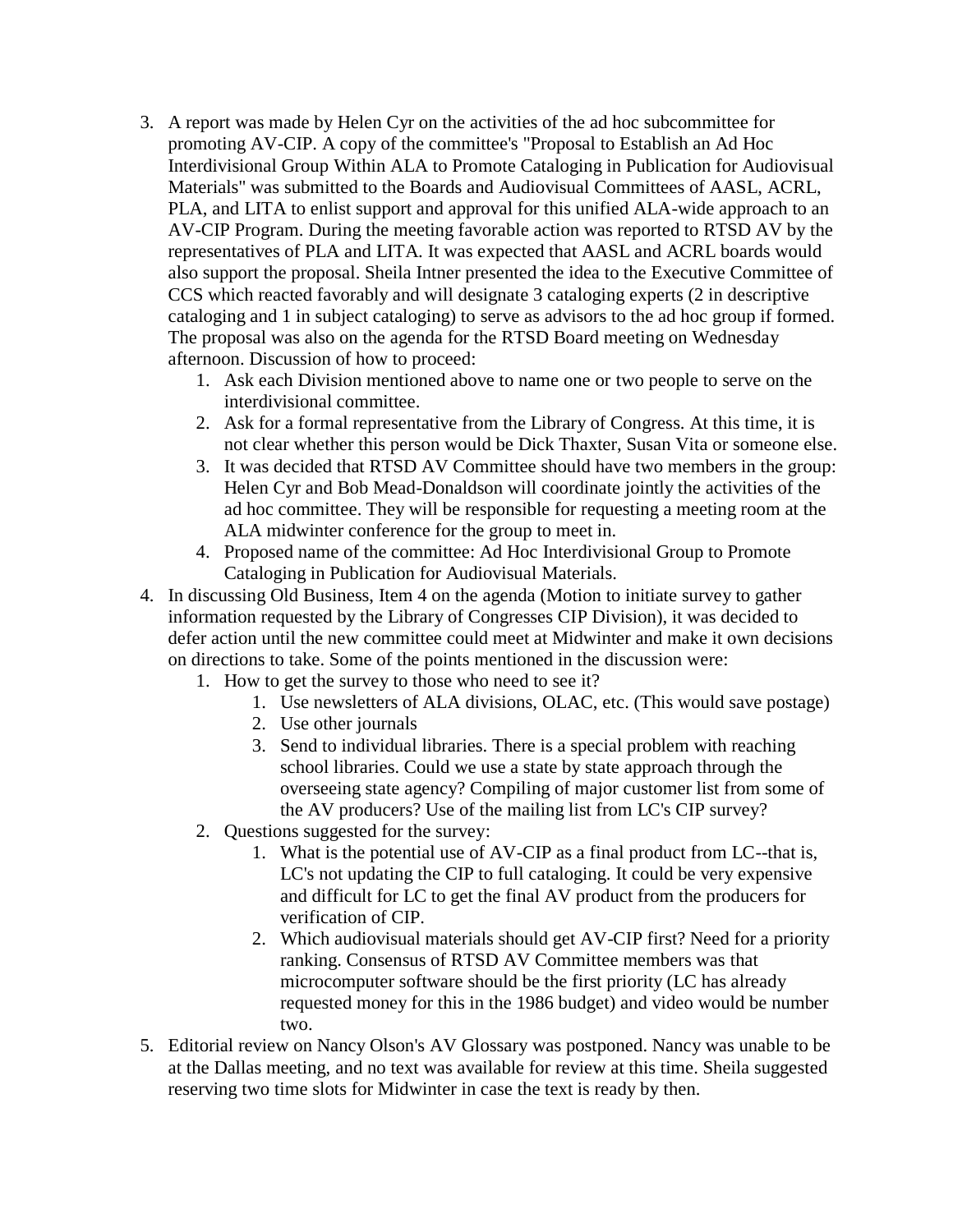- 6. Committee membership:
	- 1. Marie Griffin finishes her second term and leaves the committee after Dallas.
	- 2. Bruce Johnson, University of Maryland, will join the committee at the Midwinter meeting.

Under new business:

- 1. Liaison reports
	- 1. Peggy Johnson, ACRL Audiovisual Committee
		- 1. The Committee has decided to revise and re-issue ACRL's *Guidelines for Audio-Visual Services in Academic Libraries* (1969); The current guidelines will be officially rescinded until the update can be made available. Outlines for the revision will be due by Midwinter, and a first draft has been tentatively set for the 1985 annual conference.
		- 2. ACRL AV Committee has a program proposed for Chicago (1985) on "Integrated Library Systems and Media Services" a panel discussion on media aspects of integrated, automated library systems. Peggy solicited the co-sponsorship of RTSD AV committee PLA AV Committee has also been asked, and OLAC has agreed to co-sponsor.
		- 3. The publication of a revised edition of *Nonprint Media in Academic Libraries* already much delayed, has met with additional obstacles, and its future is quite uncertain.
		- 4. Marie Griffin, RTSD AV committee's liaison to ACRL AV, reported on a suggestion made by ACRL AV to ALA to videotape ACRL and other audiovisual programs in which the visual as well as the audio component is important. The primary factors preventing this are technological difficulties and the financial risk for ALA. Further action was deferred by ACRL AV.
	- 2. Janice Woo, LITA liaison. LITA is undergoing an extensive reorganization in which the former Audiovisual Section (AVS) has been merged with the Video and Cable Communication Section (VCCS). Janice headed a task force to see if there was any interest in having a special interest group for AV under LITA/VCCS and the response indicated that there was not. There is still, however, provision in the reorganization plan for an AV interest group. She will keep RTSD AV informed of future developments.
	- 3. The question of establishing a liaison relationship with LAMA was raised. Although they have no separate AV committee and are presently going through some reorganization, it was felt that the new chair might extend an invitation anyway.
- 2. Suggestions for a program for Chicago (1985) were requested:
	- 1. Technical processing for microcomputer software to encompass such areas as collection development, acquisitions, bibliographic control, cataloging and classification, preservation, etc.
	- 2. The 16 an film vs. video controversy in terms of collection development, cataloging and classification (handling of versions, issues and formats) and preservation.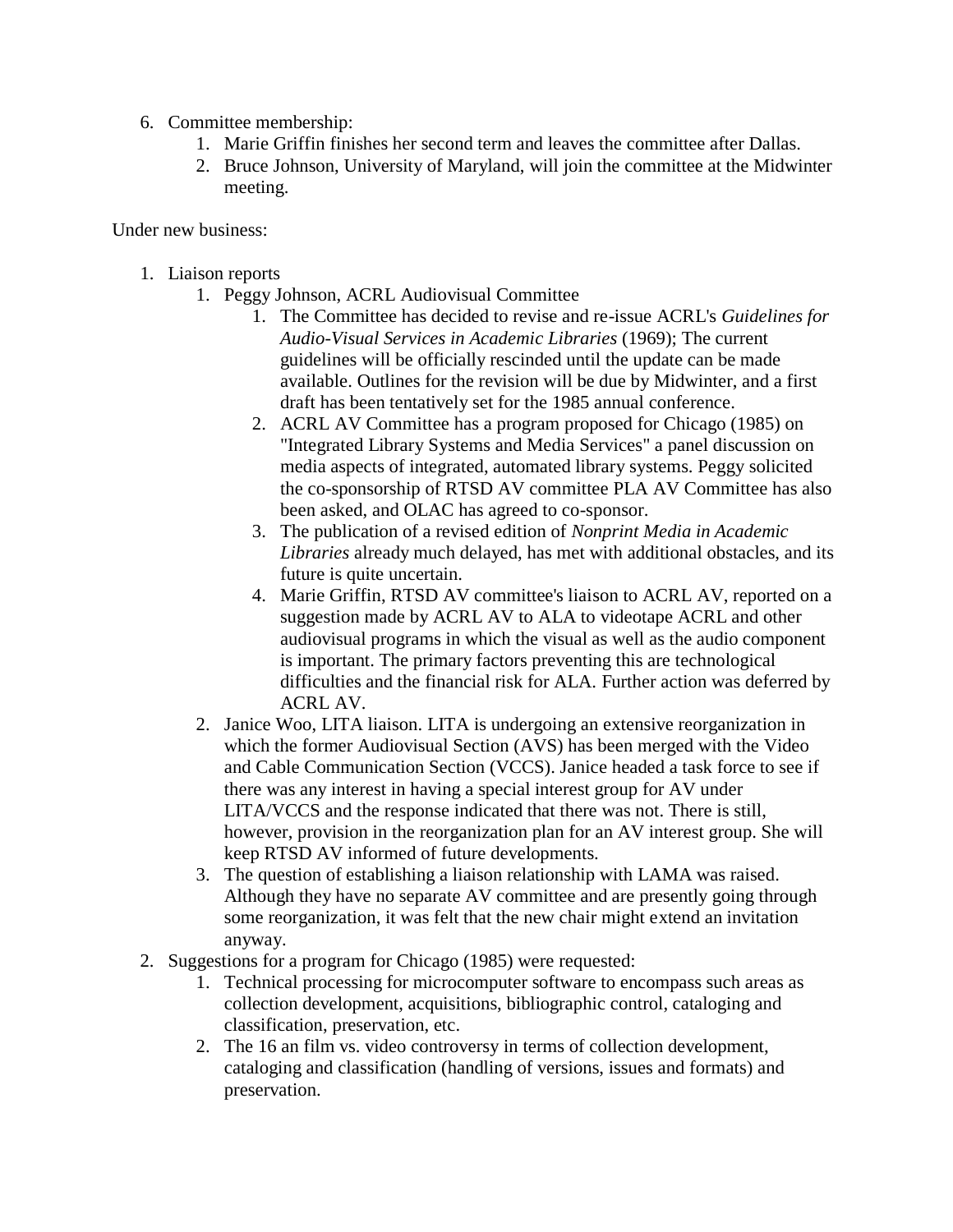- 3. Subject access to audiovisual materials--especially the lack of traditional subject headings.
- 4. Video disc technology.

Because the Committee is already behind schedule for proposing a program for 1985 to the RTSD Board, it was moved and seconded that the Committee plan the program for the 1986 conference instead. This would provide more lead time for deciding on a topic, discussing methodology, and meeting ALA's and RTSD's timetables. The motion was approved.

- 3. Co-sponsorship of 1985 programs:
	- 1. RTSD/CCS Subject Access for Children's Materials Committee is planning a program but the plans were not definite when RTSD AV met. Postpone action until the details are confirmed.
	- 2. ACRL AV Committee's program (see New Business 1.a.2 above) is definitely planned and co-sponsorship was requested. After discussion, it was moved that RTSD AV cooperate in this program provided we can actively participate if it becomes necessary because of action by the RTSD Board.
- 4. The meeting date and time for RTSD AV Committee was discussed to see if members wanted to change to an earlier time slot. In addition, a suggestion to set two meeting times--one early and one later in the conference was made. It was decided to keep the Tuesday afternoon time for Midwinter but to reconsider if needed.

Sheila then turned the meeting over to the new chair. Martha expressed her pleasure about chairing the Committee during such an active period and asked for suggestions and comments from committee members and interested observers.

With no further business, the meeting was adjourned at 4:15 pm

Notes provided by Katha Massey, RTSD AV Committee member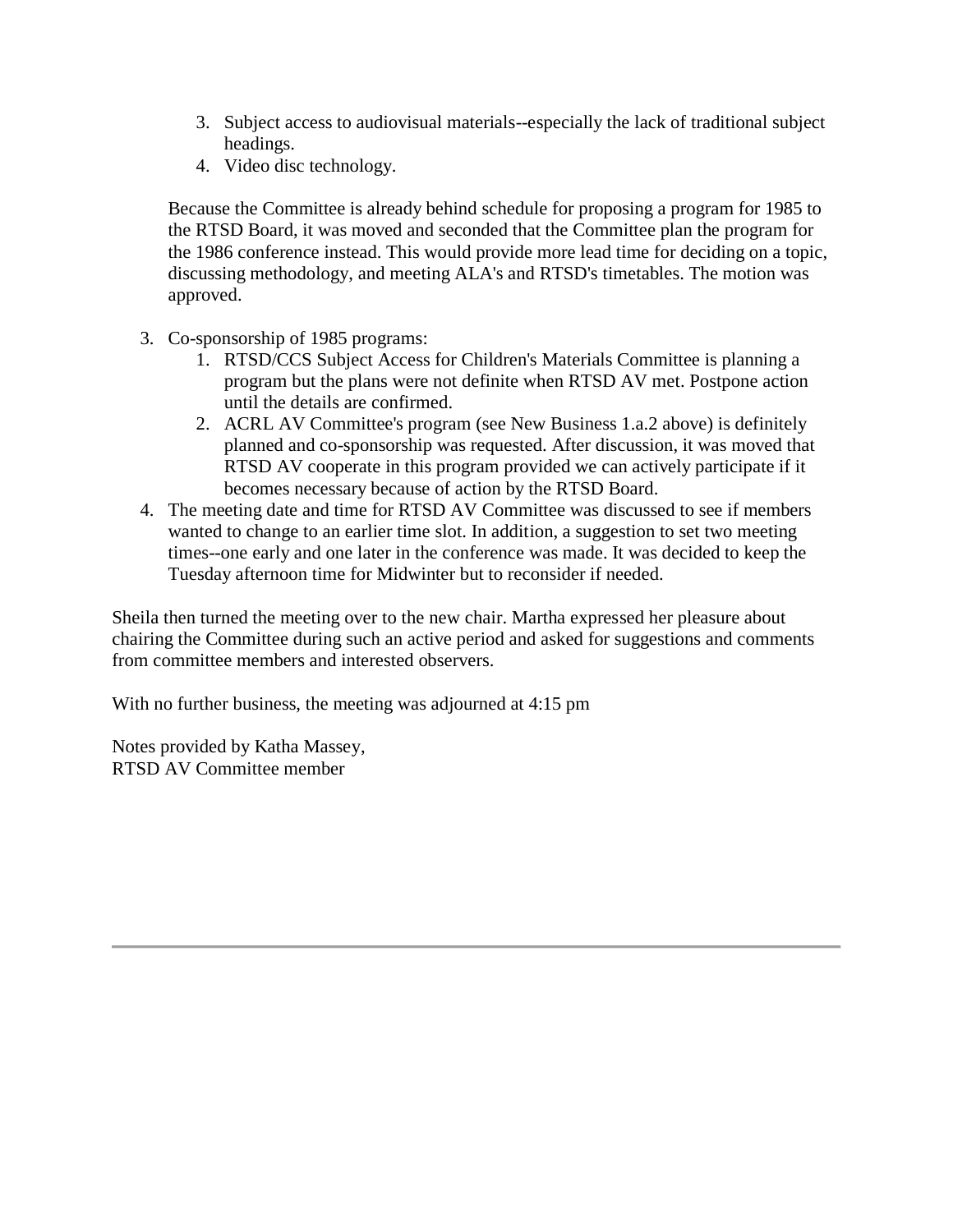### **FROM THE TREASURER Catherine Leonardi**

| Reporting period:<br>June 11, 1984 through September 17, 1984 |            |
|---------------------------------------------------------------|------------|
| Account balance June 11, 1984                                 | \$6,424.63 |
| <b>INCOME</b>                                                 |            |
| New memberships                                               | 194.00     |
| Renewal memberships                                           | 114.00     |
| Interest paid on account                                      | 143.09     |
| TOTAL INCOME                                                  | \$451.09   |
| <b>TOTAL</b>                                                  | \$6,875.72 |
| <b>EXPENSES</b>                                               |            |
| Newsletter v.4, no. 3                                         | 465.57     |
| MOUG/OLAC Conference expenses (partial)                       | 243.51     |
| Postage                                                       | 51.67      |
| ALA Dallas expenses                                           | 466.43     |
| <b>TOTAL EXPENSES</b>                                         | \$1,227.18 |
| ACCOUNT BALANCE September 17, 1984                            | \$5,648.54 |
| 509<br><b>CURRENT MEMBERSHIP</b>                              |            |

### **USING THE LC SCHEDULES FOR FICTION FILMS AND VIDEOS Verna Urbanski**

It is difficult to know how to apply the LC classification schedules when cataloging fiction films and videos. A recent question to our office prompted an investigation into the matter. With the help of LC's Richard Thaxter, Head, Audiovisual Section, Special Materials Cataloging Division, and Paul Weiss of the Principal Cataloger's Office of the Subject Cataloging Division, the following LC practices have emerged: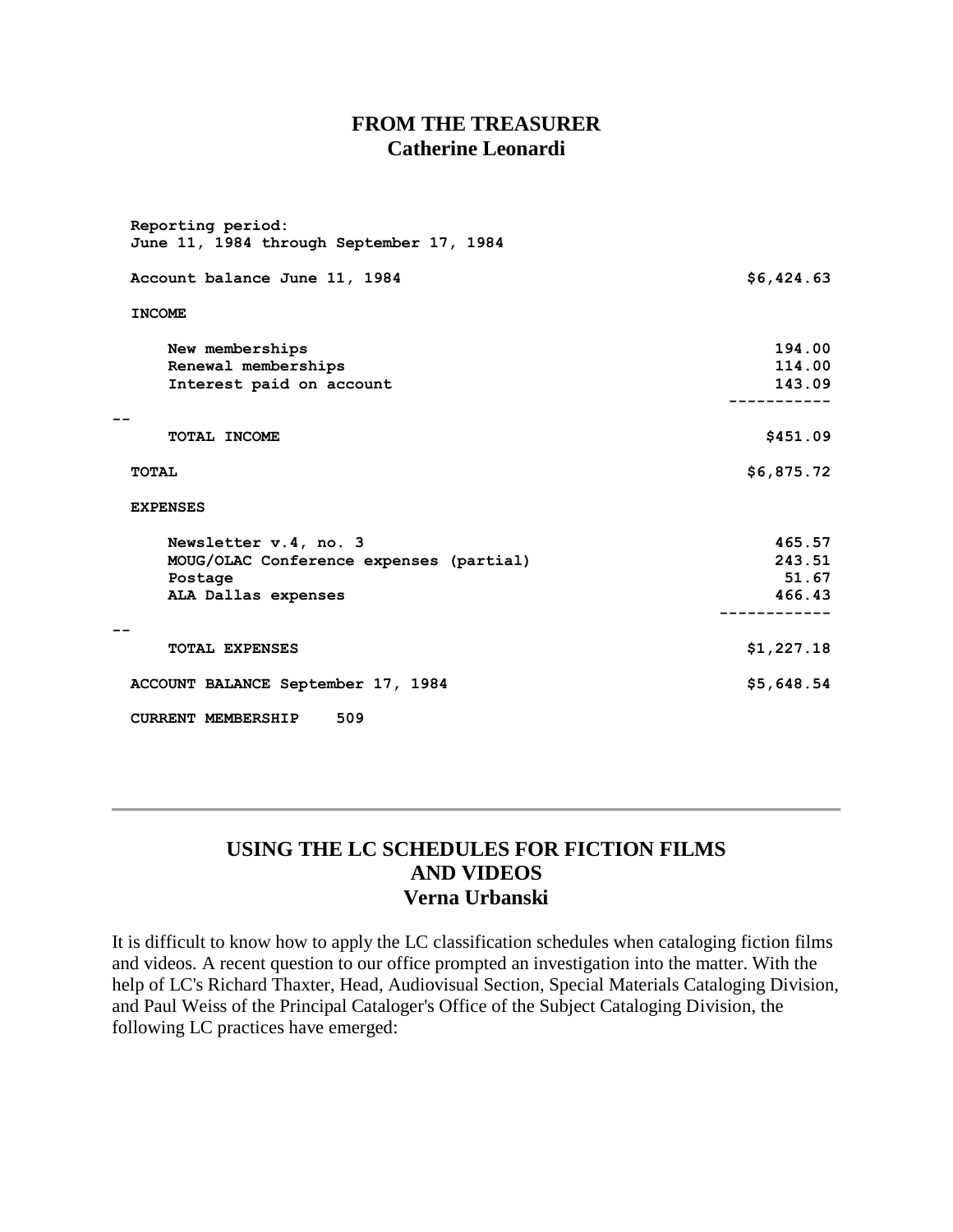- 1. Adult fiction films are assigned to PN1997 (Drama--Motion pictures--Plays, scenarios, etc.--Individual. By title of motion picture, A-Z). Local assignment of title specific cutters would be A2-Z8;
- 2. Except for comedy and experimental films, PN1995.9 should not be used for fiction films;
- 3. Animated adult fiction films are assigned to PN1997.5 (Drama-- Motion pictures--Plays, scenarios, etc.--Cartoon plays, scenarios, etc.) with locally assigned title cutters;
- 4. All juvenile fiction films (animated and live action) are assigned PZ6-10;
- 5. A film, video, slide, filmstrip, etc., which examines the literary merit of or which criticizes or analyzes a work of literature is assigned a title cutter at the appropriate literary number;
- 6. Topical non-fiction films (including animated topical non-fiction films) are assigned to the appropriate subject number.

### **SOME OBSERVATIONS ON THESE PRACTICES**

For categories 1) and 2), Mr. Weiss comments:

Those fiction films that are representative of highly specific non-topical genres are classed in PN1995.9. Comedy films and experimental films are the only such genres currently receiving this treatment. It is analogous to our practice of classifying adult animated fiction films in PN1997.5 rather than PN1997, and results in both works about, and actual specimens of, these types of films being gathered together. Comedy and experimental films are classed in these numbers only when they are explicitly described as such in the summary. Our subject catalogers do not attempt to make this judgment on their own.

We need to always remember that LC does not fully classify its AV. It provides class numbers primarily to aid users of LC cataloging. Because of this, difficulties experienced by grouping large collections at one number (e.g., PN1997) are not in their purview. If a library collects their fiction films at one number, they not only put many titles in one area, but must "cutter around" monographic titles in this number. The cutters, consequently, can get to be 3, 4 or even 5 numbers long.

Alternately, should an agency decide to collect fiction films by subject under 1995.9 (Drama-- Motion pictures--History--Other special topics, A-Z), they may need to create a list of appropriate divisions to supplement the LC list. LC's list of subject cutters at this number was not designed to support this type of application. Also a certain amount of extra time may be required to determine how to best categorize the subject of the film. Though these are certainly not impossible tasks, it will mean an ongoing investment to maintain the system. In addition, agencies would need to cutter around titles assigned to this number for their topical content (e.g., 82-720099).

Looking at the AV NUC title fiche for samples of items assigned PN1995.9 provides examples of topical application as well as "types" of films. For example, comedy films at .C55 (see 79- 700123, 81-700299, 82-706492, 83-700257) and experimental films at E96 (see 82-700237, 81- 700907, 82-700461).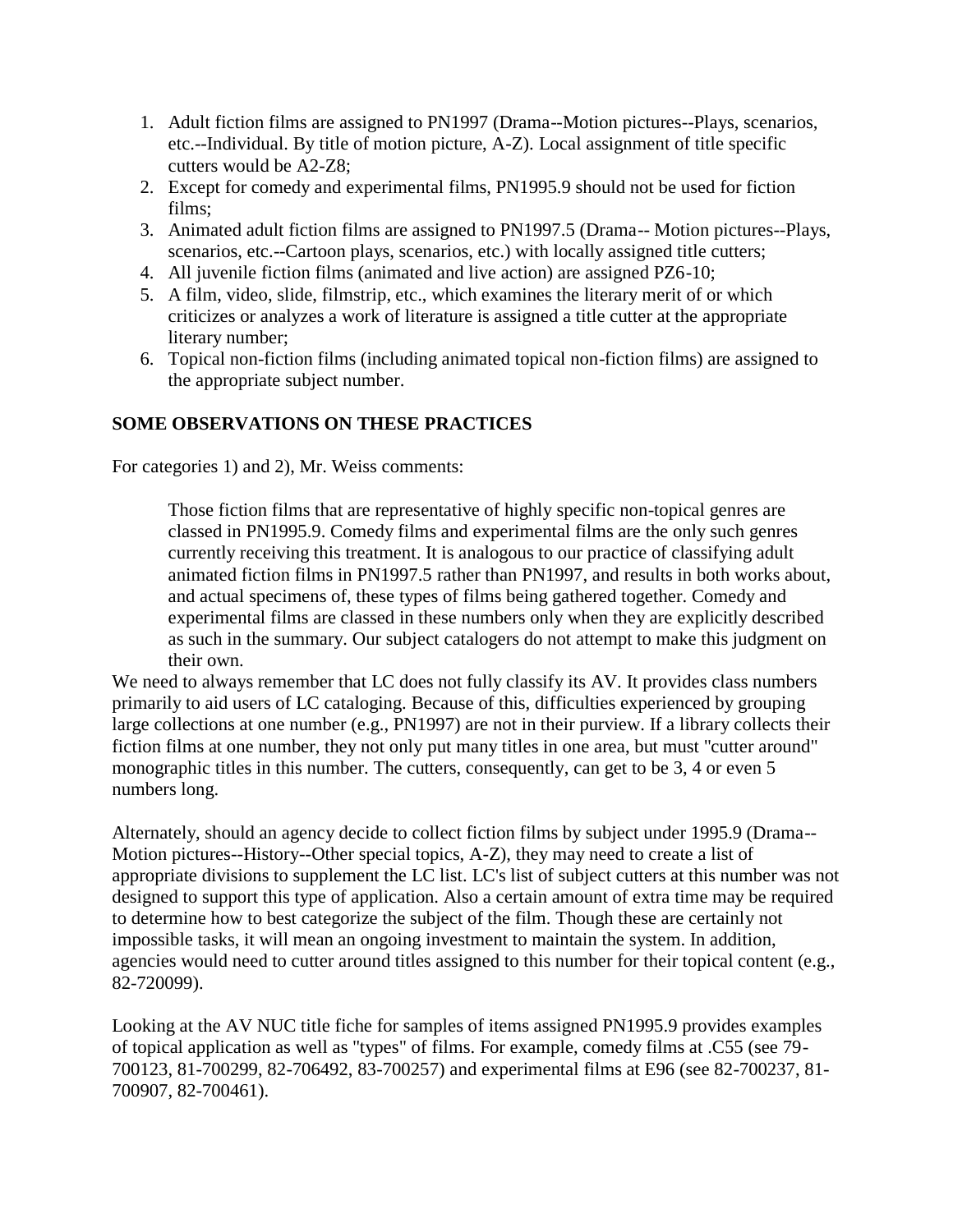Category 4 may cause problems for libraries who don't wish to apply the children's literature schedule to their film collections. For such collections it will be necessary to either class the films at PN1997 or to specific literary numbers.

It will be noted that in category 5 LC appears to class dramatizations of short stories and novels and dramatic readings of poetry at appropriate literature numbers, even if their purpose is not to criticize or analyze the text per se. The decision to class in a literary number rather than at PN1997 is based on whether the title is intended to entertain (PN1997) or to provide opportunity for discussion in the same way that study of the actual piece of literature would (see 83-700052, 83-706251, 83-706268, 81-701298, for examples). Mr. Weiss comments:

Films that are dramatizations of literary works are classed in literary author numbers when their intention is clearly to teach about or criticize the author or his style rather than simply to entertain. Some series, such as "The Novel" and "The Short Story" issued by the International Instructional Television Cooperative, have been uniformly treated in this way.

# **CIP FOR AV INTERDIVISIONAL MEETING**

The Ad Hoc Interdivisional Group to Promote Cataloging In Publication for Audiovisual Materials will hold its initial meeting during Midwinter in Washington. The group is being coordinated by Helen Cyr and Bob Mead-Donaldson of the RTSD AV Committee. They hope to assemble representatives from PLA, LITA, AASL and ACRL to discuss development and implementation of a system of creating and disbursing CIP for AV. If you have an opinion on the topic or would like to hear the discussion, please attend. The meeting will be Sunday, January 6, 1985, 9-11 am. Mayflower Hotel, New York Room.

# **PROPOSED OLAC CONFERENCE PLANNING GUIDELINES**

The OLAC Executive Board was impressed by the positive response of the membership to the joint OLAC/MOUG conference held in April in Dublin, Ohio. To facilitate future conferences, the Board has drawn up draft planning guidelines. These guidelines will be distributed and discussed at OLAC's business meeting during Midwinter (Saturday, January 5, 8-10 pm.). We include them here so that persons able to attend our Midwinter meeting can read the guidelines at their leisure and prepare questions and remarks in advance. We hope that members of OLAC who cannot attend Midwinter will send their comments to the OLAC Chair, Sheila Intner, so they can become part of the Midwinter discussion. If you have comments, questions, additions or deletions to the guidelines please write: **Sheila Intner // School of Library Service // Columbia University New York, NY 10027**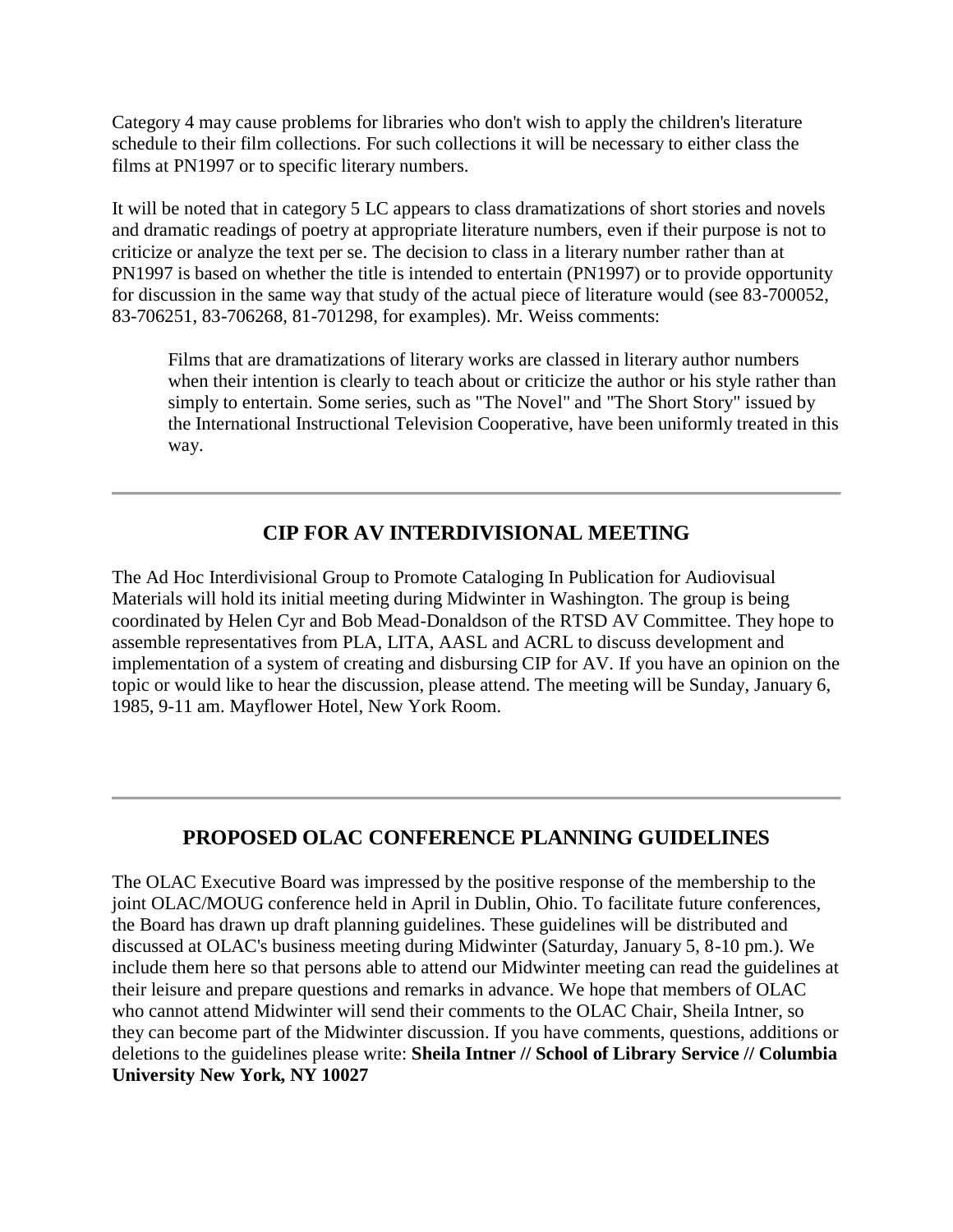# **OLAC CONFERENCE PLANNING GUIDELINES**

- 1. A conference program planning committee will be formed for each conference and will be appointed by the Executive Board.
	- 1. It will consist of at least 2 OLAC members and probably not more than 3.
	- 2. The Board will appoint one of the committee members to act as Conference Program Coordinator.
- 2. OLAC conference programs, for which registration is charged, can be in conjunction with library related organizations. The following organizations might be considered:
	- 1. Organizations having official liaisons/representative relationships to OLAC:
		- **Library of Congress**
		- American Library Association
		- OCLC, RLIN, WLN, UTLAS
	- 2. Organizations with similar interests or with a plurality of the OLAC membership: (\*\* indicates high overlapping interest)
		- MOUG (Music OCLC Users Group) \*\*
		- HSOCLCUG (Health Sciences OCLC Users Group)
		- Medical Library Association \*\*
		- Online School Libraries Users Group
		- ASIS (American Society for Information Science)
		- ACRL (Association of College & Research Libraries)
		- Map On-Line Users Group
		- Art Libraries Society of North America
		- AECT (Association for Education, Communications and Technology
		- Theatre Library Association
		- AASL (American Association of School Librarians)
		- ACRL Cinema Librarians
	- 3. Other organizations:
		- State and regional association meetings
		- Canadian provincial meetings
		- Canadian Library Association
	- 4. Factors to be considered include the ability of the co-sponsoring organization to help supply the following:
		- Ability to draw a group of librarians (30+) interested in online cataloging of AV materials from a general pool of 500-1000 members including OLAC membership and the membership of the other group.
		- Willingness to split conference costs and collect registration fees with OLAC on an equitable basis.
		- Ability to provide the following at nominal costs: meeting rooms, coffee break supplies, conference folders, equipment.
		- Proximity to hotels, of the building where the conference is held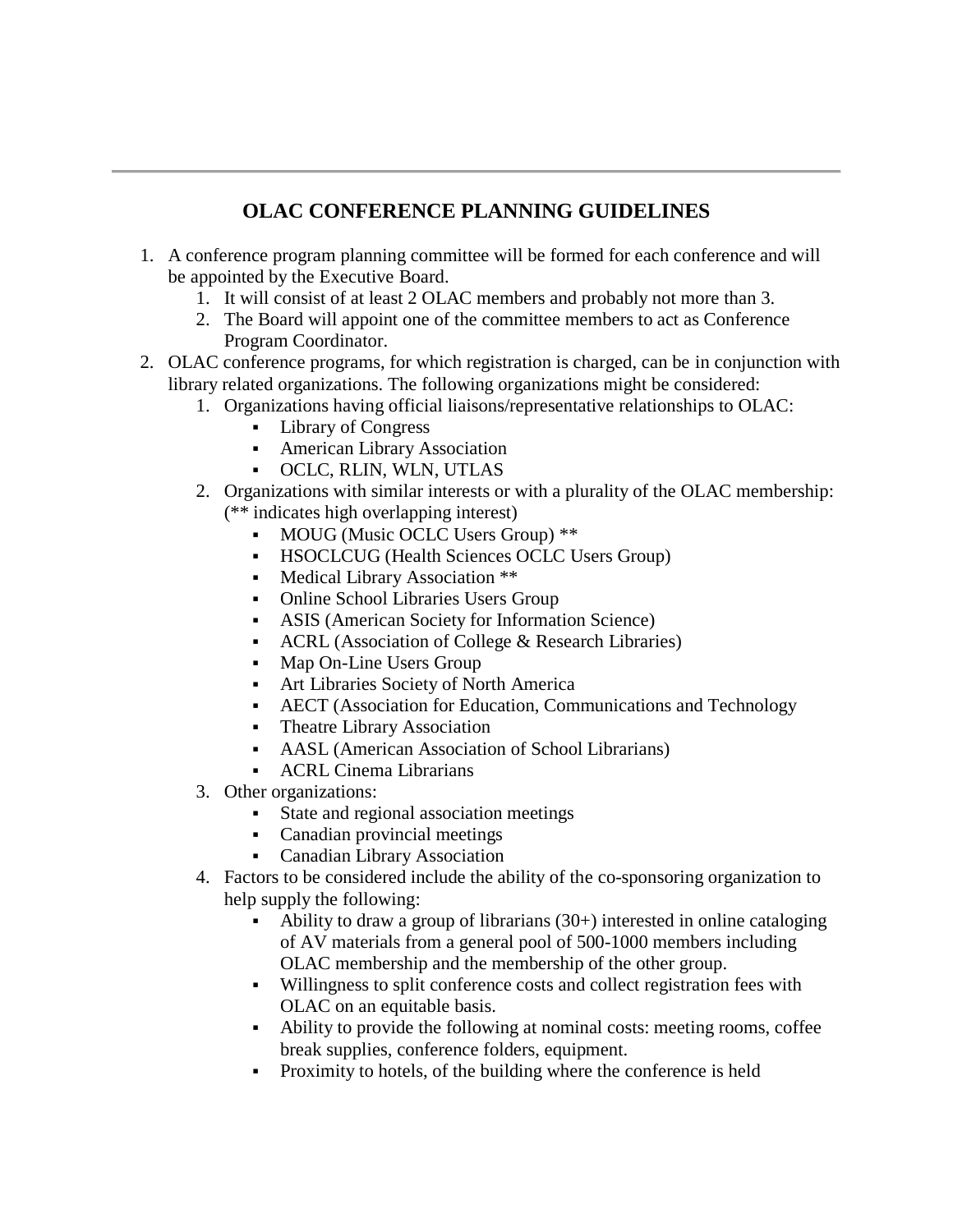- A city which is easily accessible and in which it is possible to "get around" without too much trouble.
- 3. Duties/responsibilities of the OLAC Executive Board will be to:
	- 1. Establish a program target date
	- 2. Choose co-sponsoring organization (s)
	- 3. Choose topic (s) of focus
	- 4. Set conference registrations fees and limits of conference expenses -- for instance:
		- Set registration fees to remain within a reasonable range (\$25-35) for the 1985-1990 five year period
		- Personal members fees should be less than non-member fees Example: \$25 personal member/\$35 non-members & institutional member.
		- Late registrants will be charged a late registration fee
		- A registration deadline will be set for two weeks prior to the conference
		- Registration fees will not be refundable after the two week deadline is past
	- 5. Ensure that all monies in connection with the OLAC portion of the conference are handled by the OLAC treasurer
	- 6. Decide what reimbursements might be made for keynote speakers (those making a major presentation):
		- A portion of the speakers expenses plus honorarium
		- Total expenses (transportation, hotel, meals) plus honorarium
	- 7. Reimburse workshop leaders (honorarium) for each workshop topic prepared and not to reimburse workshop leaders for transportation, hotel and meals.
	- 8. Waive registration fees for all OLAC Board members and Conference Program Committee members attending. It will be a policy not to reimburse Board members, other than by waiver of registration fees, unless they plan a speech or lead a workshop. The following functions will not be reimbursed:
		- Chair presiding at business meeting
		- Editor, Vice-Chair, or Past Chair giving a report
		- **Treasurer collecting fees**
		- Secretary taking minutes or preparing summaries
- 4. Duties and responsibilities of the OLAC Chair will be to:
	- 1. Facilitate program planning
	- 2. Keep the Executive Board informed in writing and by phone. The Chair should send copies of the monthly reports from the Program Chair to all Board members, along with copies of correspondence of interest to the Board.
	- 3. Preside at the regular business meeting to be held at each conference.
	- 4. Give the opening remarks at the general session of each conference by welcoming the audience and introducing the Conference Program Coordinator.
	- 5. Write all thank you letters to program speakers, workshop leaders, those who worked on the conference and to the Chair of the co-sponsoring organizations on behalf of the OLAC Executive Board.
	- 6. When conferences are held in conjunction with ALA conferences, the Chair should handle all meeting/time/place/equipment arrangements with the ALA Conference Arrangements Office. Experience has shown that interaction with ALA is best left to one person, the OLAC Chair.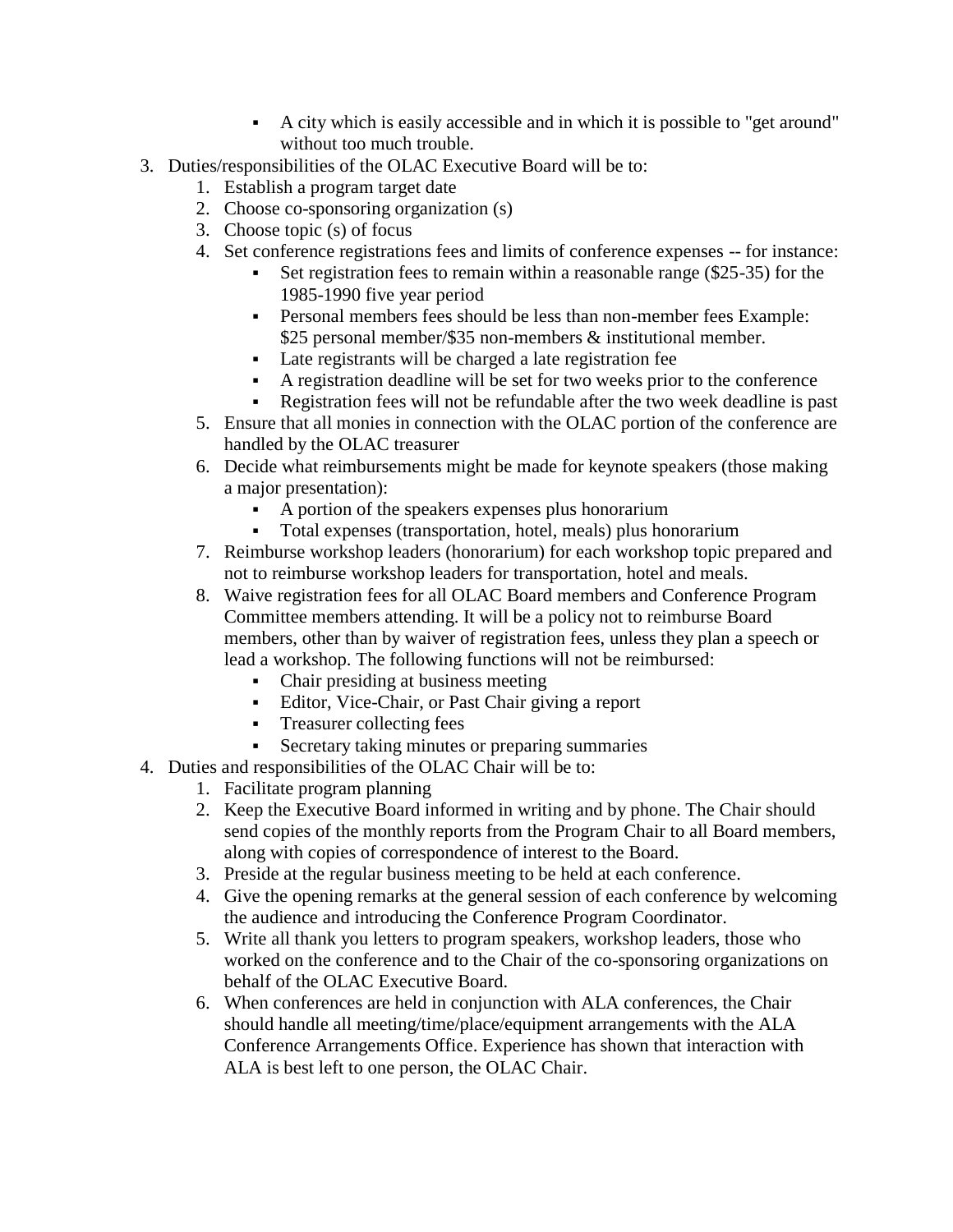- 5. Duties/responsibilities of the OLAC Conference Program Coordinator and Conference Program Committee members will be to:
	- 1. Focus on target date/topic as decided upon by the OLAC Board.
	- 2. Approach co-sponsoring organizations identified by the Board and work on arrangements with them if a joint meeting is to be held.
	- 3. Secure physical arrangements:
		- Local information on hotels and transportation
		- Meeting room availability and location
		- AV equipment and microphones
		- Schedules for meetings, breaks and receptions
		- Food service or restaurant lists with full details
		- Folders for participants, to include: Conference schedule, participant lists, information on OLAC and other sponsoring group including a membership form for each, an evaluation form, other materials as is necessary. NOTE: when conferences are held in conjunction with ALA, the Board

Chair should handle meeting place/time/equipment arrangements.

- 4. Secure speakers by:
	- Sending formal letters of invitation
	- Sending confirmation letter with details
	- Place of meeting and time
	- Requests for AV equipment (overhead, slide projectors, screens, chalkboard, etc.)
	- Request for biographical information, title of talk, or abstract
	- Information on how much OLAC is able to give the speaker for reimbursement of her/his cost as determined by the Board.
	- Speakers honorarium as determined by the Board.
	- Information on local transportation.
- 5. Arrange for publicity. These points should be covered in all publicity:

Where/when/names of speakers/name of co-sponsoring organization/ exact conference/workshop schedule if known/registration fees for the various categories, rates at door, etc.

- Notices in OLAC Newsletter and that of the co-sponsoring group
- Notices to ALA, OCLC, UTLAS, WLN, RLIN and other organizations
- Design flyers as necessary
- 6. Prepare routine reports for the OLAC Chair
	- Written monthly, to keep the Chair and the Board informed
	- Copies of all correspondence from the Conference Coordinator to speakers, etc. should be sent to the OLAC Chair and to the co-sponsoring organization's Chair when the co-sponsor is affected.
- 7. Establish a planning timetable. Begin planning activities no later than 7-9 months prior to the target date
- 8. Conference Program Coordinator should introduce speakers at the conference or designate someone to do so.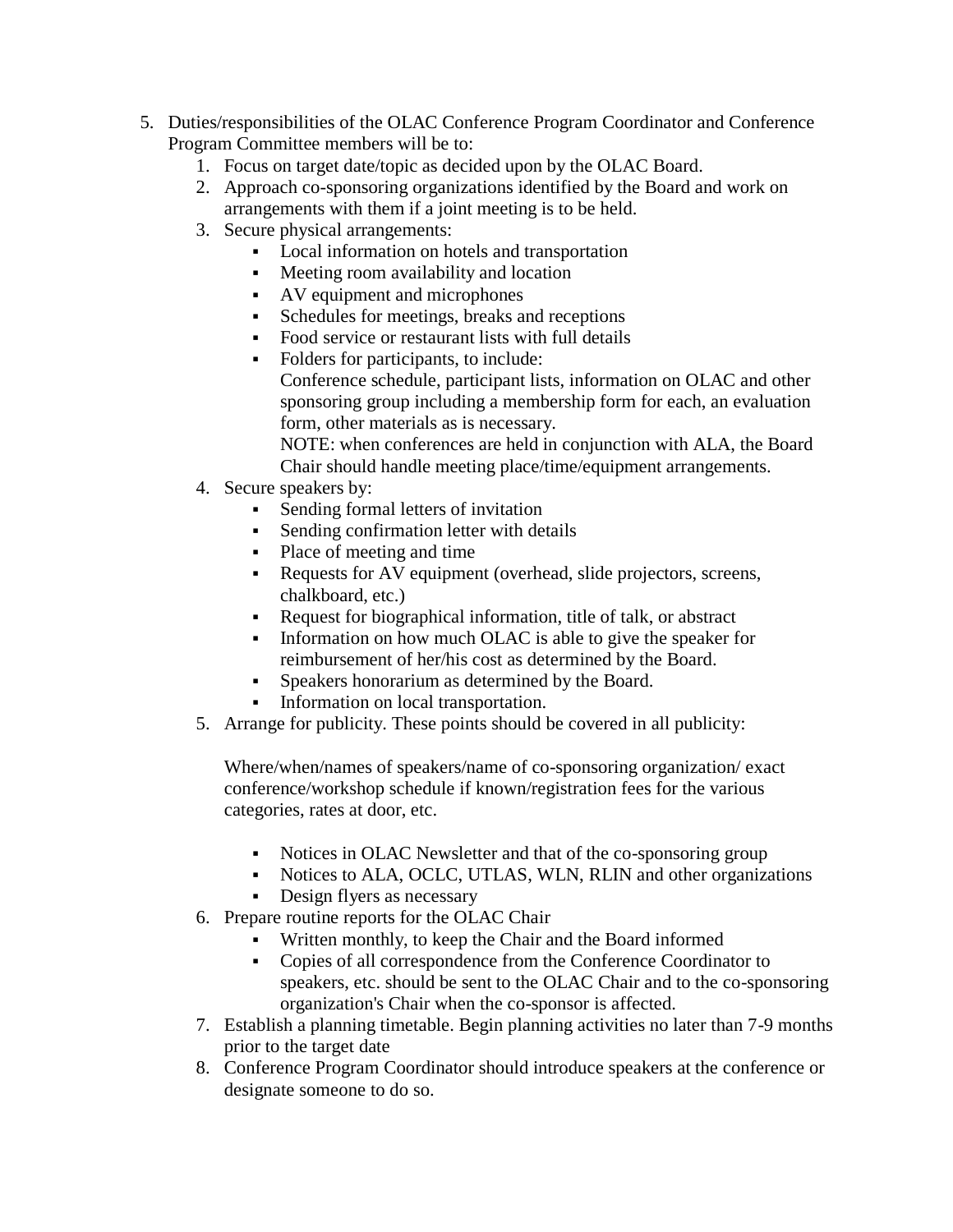9. Formulate, distribute. collect. tabulate the results of a conference program evaluation form, and make a summary report to the OLAC Executive Board via a written report to the Chair.

# **OUTLINE OF A CONFERENCE PLAN**

### **9 month plan**

### **Month 1**

- Approach co-sponsoring organization
- Invite speakers

### **Month 2-3**

- Work with co-sponsor on basic planning
- Respond to speakers acceptances
- Get biographical information

### **Month 4**

Develop and work with co-sponsor on publicity

### **Month 5**

• Develop and work on local arrangements

### **Month 6**

• Mail out publicity

### **Month 7-8**

- Take in pre-registration
- Send out registration packets with confirmations, maps, etc.

### **Month 9**

- Final arrangements
- Conference held

### **Month 10**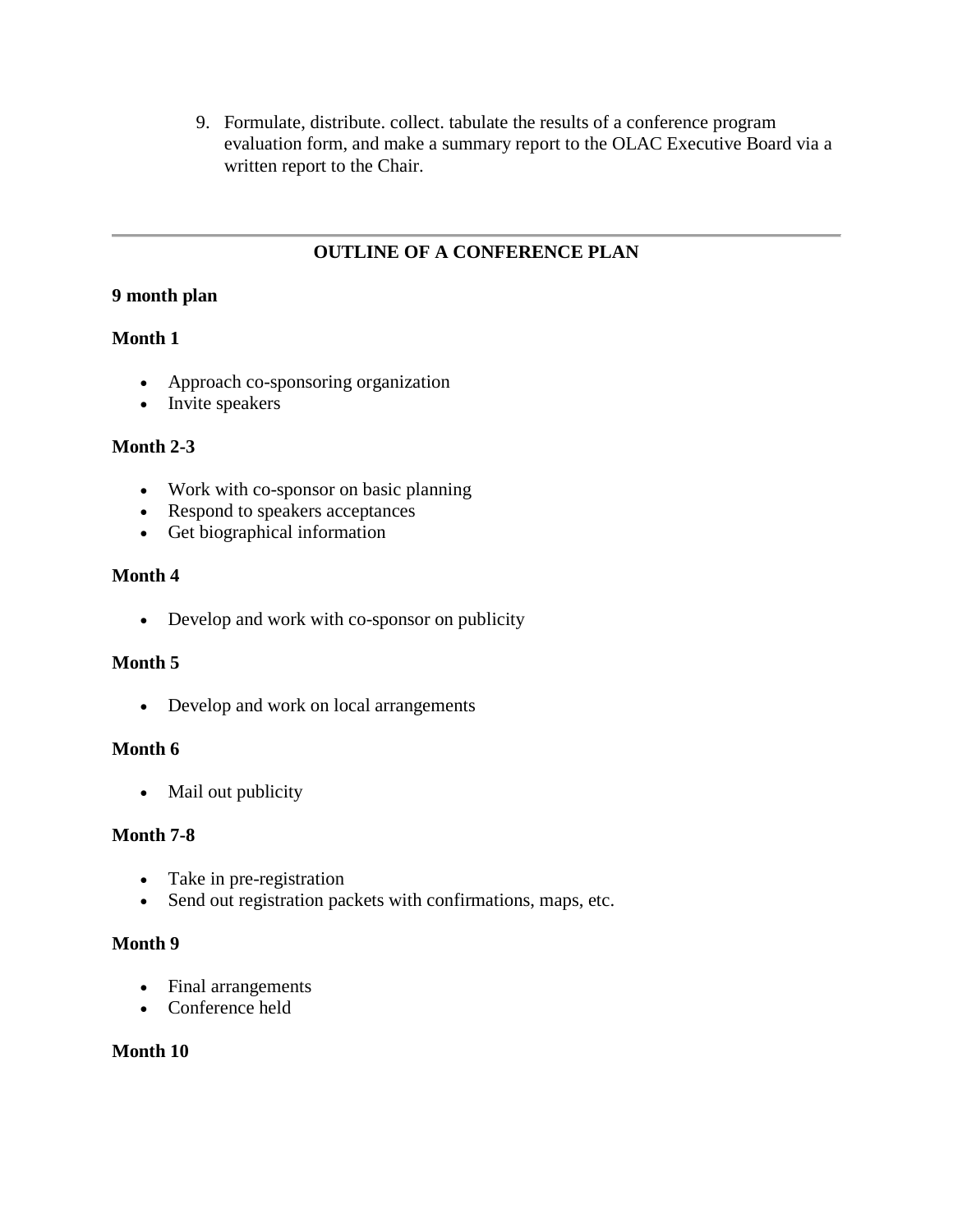- Final reports (Minutes and reports to *Newsletter*, report to the Board on Evaluation, suggestions for improvements for the next conference, etc.)
- Letters of thanks and acknowledgments sent

# **QUESTIONS AND ANSWERS**

**QUESTION:** We're wondering about the integration of oral information into the descriptive catalog record (video, slide/cassette, sound recording). It may be quite important if the chief source of information is scanty or nonexistent. Also, what about cross references on name authority records for say shorter forms of personal names or variants on corporate names that are from spoken information.

**ANSWER:** Such information (orally presented information which is transcribed for use in cataloging copy) is certainly valid when there is nothing to substitute for it. After all, we do use advertising copy in a pinch, or publishers' blurbs--at least orally presented information has the advantage of being integrated to the material. It would not be the source of choice, but I agree that it can be useful in certain situations. Problems do arise with spellings of things, especially on poorly recorded proceedings of meetings. However, in most cases the information you can provide will be better than nothing. If the content is truly in doubt, then of course, don't use it.

I would be conservative on creating cross references for personal or corporate names in a shortened form. It might be useful in the case of nick names that literally cannot be deduced from the text or accompanying material. If there is other external evidence of widespread usage of a variety of forms, it would be worth providing shortened forms as cross references. With some AV packages, the variety of name forms presented are numerous and minor. I usually go for forms which occur frequently and which might conflict with similar names. --- Verna Urbanski

NOTE: the following questions and answers were assembled by the Editor from notes furnished by Nancy Olson. The Q & A session where these were asked occurred as part of the joint OLAC/MOUG conference in Dublin, Ohio last May.

**QUESTION:** What are people doing with the Universal Product Code? Using the 024? Who is inputting this? Other "idiot numbers" are currently indexed.

**ANSWER:** I would ignore it, or make a note of any number on the piece if doing original cataloging for a new online record. At this point, I see little usefulness in retrieving by such numbers even if there were a specific field for each of them and the capability of retrieval. Usually, if you have the item in your hand to read the number, you also have the title or publisher to search by.

--- Nancy Olson

**QUESTION:** Are people making access points for 260 subfield b and 245 subfield c?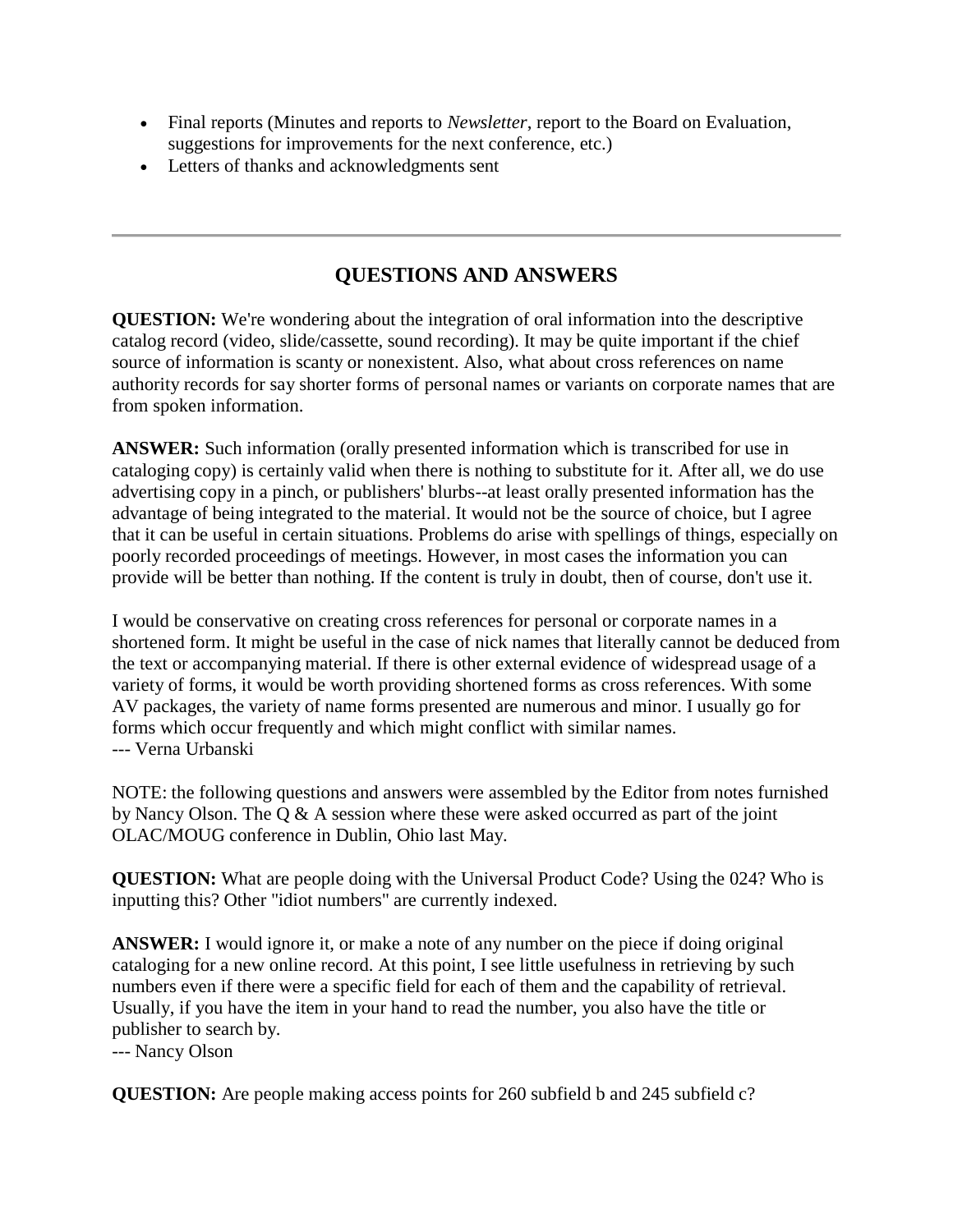**ANSWER:** I almost always do for 245 \$c, sometimes for 260 \$b. It depends on whether I think anyone will want to search by those names. --- Nancy Olson

(For those who follow LC rule interpretations, *CSB* 13, LCRI 21.29, 21.30 section 2 states: "Make added entries for all corporate bodies named in the publication, distribution, etc., area." i.e., the 260 \$b area. - Editor)

**QUESTION:** How do you treat a flexible disc? As a note or as accompanying material?

**ANSWER:** Did the questioner mean a plastic sound sheet/sound recording, or a "floppy disc" computer disc? In either case, when it accompanies another item, I suspect I'd use a 300 subfield e in preference to a note. --- Nancy Olson

**QUESTION:** Should the production agency be recorded in subfield b of the 260 of a videorecording?

**ANSWER:** Usually no. Put the releasing agency, the issuing body, and/ or the distributor. --- Dick Thaxter

**QUESTION:** How should you describe a farm set in which the barn is the container?

**ANSWER:** Model is the GMD. Describe it as it is, put the container information in a 500 note. --- Sheila Intner

**QUESTION:** We have a slide set with mimeoed documentation. Can we input it on-line?

ANSWER: Yes. If it has to be cataloged, we catalog it on OCLC. The method of reproduction makes no difference. --- Nancy Olson

**QUESTION:** Can we input a new record for a video copy when there is copy for the motion picture version online?

**ANSWER:** Yes. Make a separate bibliographic record for the video copy. To do otherwise could lead to all kinds of confusion if your database were used as a searchable catalog by patrons, or used for interlibrary loan. --- Nancy Olson

**QUESTION:** For slide-cassette programs, I am confused about putting sound in subfield b of the 300.

**ANSWER:** Only color goes in the b subfield if sound is on a separate physical carrier, as is true in this case. The subfield e then has the sound cassette listed in it as accompanying material. --- Sheila Intner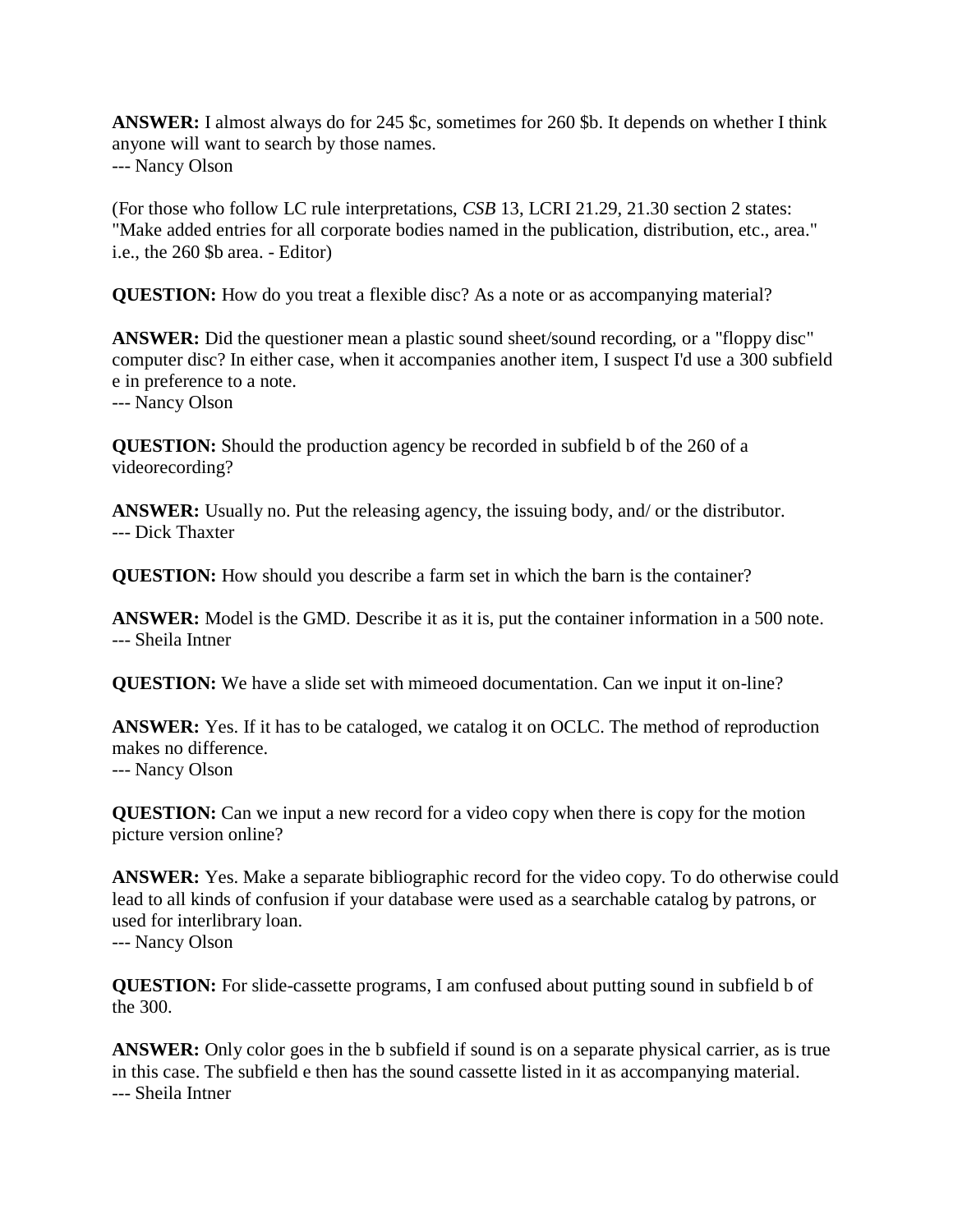**QUESTION:** We have locally made cassettes. There are two different stories on each. Some with slides or filmstrips, and some without. How do I catalog these?

ANSWER: Just as if they were purchased items. Using the item itself as the chief source of information, etc. Use the date only in the 260 and follow the rules for no collective title. --- Nancy Olson

**QUESTION:** How do I handle the 245 \$c subfield for kits?

**ANSWER:** As with all other material, give statements of responsibility from the chief source of information. If there is no statement, omit the subfield. --- Nancy Olson

**QUESTION:** Will there be new GMDs soon! What should I do if I don't like the available GMDS?

**ANSWER:** Probably not. You can either not use a GMD or use the ones on the North American list in AACR2. Those are our choices. If you have a local online catalog, you can program it to display whatever you like, based on the codes in the fixed field. But if you use OCLC, you must choose to either use the approved GMDs or omit them. You cannot use your own. --- Nancy Olson & Sheila Intner

**QUESTION:** How should we treat different physical versions of microsoftware when there may be many, not just 2 or 3?

**ANSWER:** For those of us using OCLC, there should be a separate bibliographic record created for each physical format as we do for motion pictures and videorecordings. If OCLC were set up with one master record per title, and holdings attached to the separate physical formats contained within the master record, then we could use the master record concept. However, we do not have that option, and to make it clear to our patrons what we DO own/have available for their use, we must create a separate bibliographic record for each physical format. --- Nancy Olson

**QUESTION:** How do we treat different versions of fiche?

**ANSWER:** Are the publishers different? If so, create different bibliographic records. Are the dates different? etc. See the guidelines for when to create a new record in OCLC's bibliographic input standards.

--- Nancy Olson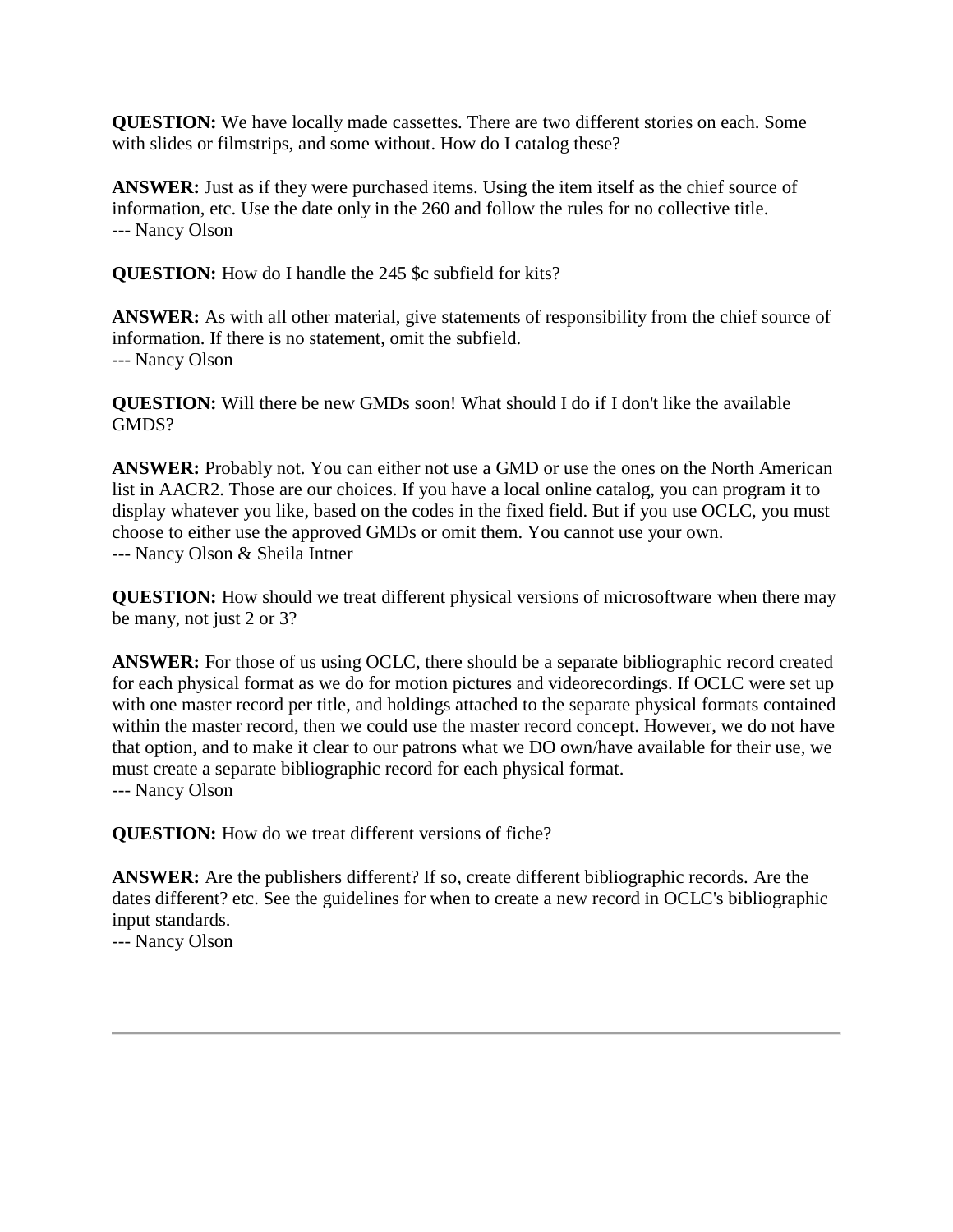# *ACCESS TO MEDIA* **by Sheila S. Intner**

### **A REVIEW**

"*Access to Media* is intended to be used as a handbook for change from manual, nonintegrated bibliographic systems to integrated and automated systems as an ultimate goal. Reading this book should provide an overview of the current state-of-the-art as well as the components necessary for changing a library's procedures and implementing more valuable ones capable of giving better service." (P. vii). These first two sentences from *Access to Media* give a clear idea of what the author intends to accomplish. And, she has, for the most part, met these goals.

*Access to Media* is, first and foremost, well-written and well-organized. The writing avoids complex library jargon and relies on simple, straight forward "natural" language. It is lean and intelligent prose without the verbal padding so frequently found in library literature.

*Access to Media* is divided into two parts: part one, "History of Media Collections" and, part two, "A Rationale for Change". The first two chapters of part one were, for this reader, the "best" sections of the book. Together these chapters provide a coherent, succinct summary of the history of media in libraries and the major issues which have caused "media", e.g., things other than books and serials, to be treated differently. These two chapters lay the ground work for the rest of the book. The other three chapters of part one present the results of several surveys conducted during the last thirty years and synthesizes their results. These chapters provide a carefully structured view of some of the logical conflicts apparent in the running of media collections. For example, the catch-22 of not cataloging media because it isn't used vs. media not being used because it isn't cataloged so users know what's available. These chapters clearly demonstrate the disservice to users of 1) not fully cataloging media, and 2) not fully integrating the cataloging of media materials with the cataloging for print material.

This reader found part two on the whole to be less interesting than part one. Much of the information was familiar and didn't pull together and synthesize ideas the way part one did. Nonetheless it is a valuable section for those unfamiliar with automation or struggling with the decisions associated with retrospective conversion.

Audience. *Access to Media* should be required reading for all current library science students, especially those in danger of becoming administrators. Likewise, current top administrators and those charged with operating media collections should read at least Part one. Why these two groups, you ask? Because *Access to Media* clearly demonstrates what so many have been saying for so long: Treat media with the same bibliographic care as print materials and your users will reap the rewards. The next largest audience for this book should be any librarian planning to DO SOMETHING about their media collection. Please don't do it until you've read this book. For those of us who don't fit these categories, *Access to Media* is a good history of where we came from and a sensible analysis for where we can go. We recommend *Access to Media.*

Available: Neal-Schuman Publishers, Inc. 23 Cornelia St. New York, NY 10014. \$35. softcover. ISBN 0-918212-88-X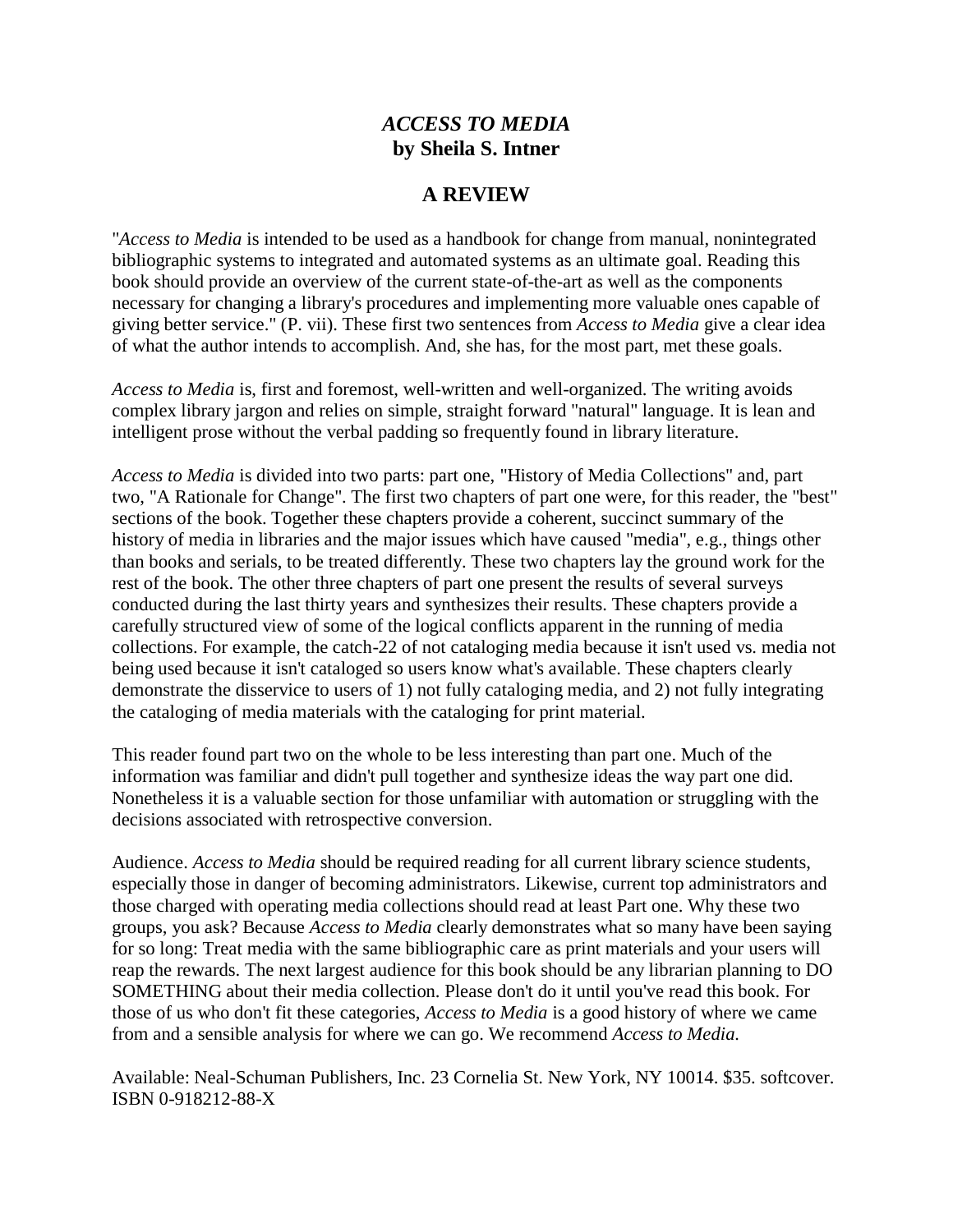--- Reviewed by Verna Urbanski

### **MEMBERSHIP APPLICATION FORM**

Membership in On-Line Audiovisual Catalogers is available for single or multiple years. The membership year begins January 1 and expires December 31. Membership includes a subscription to the quarterly *Newsletter*. Membership rates are:

```
single year - US $5.00 personal ; $10.00 institutional = Non-US $7.00 
personal ; $12.00 institutional
two year - US $9.00 personal ; $19.00 institutional = Non-US $13.00 
personal ; $23.00 institutional 
three year - US $12.00 personal ; $27.00 institutional = Non-US $18.00 
personal ; $33.00 institutional
```
Payment in US funds only, please. Make check payable to ON-LINE AUDIOVISUAL CATALOGERS and mail to:

Catherine Leonardi // OLAC Treasurer // 3604 Suffolk // Durham, NC 27707

**RENEWAL FORMS WILL NOT BE SENT. PLEASE XEROX THIS FORM** \* \* \* \* \* \* \* \* \* \* \* \* \* \* \* \* \* \* \* \* \* \* \* \* \* \* \* \* \* \* \* \* \* \* \* \* \* \* \* \* \* \* \* \* \* \* \* \* \* \*

Cross out the incorrect information:

**I wish to ( renew my membership in // join ) On-Line Audiovisual Catalogers I am enclosing dues of ( \$5. // \$7. // \$10.// \$12. ) for calendar year 1985 I am enclosing dues of ( \$9. // \$13.// \$19.// \$20. ) for calendar years 1985 & 1986 I am enclosing dues of ( \$12.// \$18.// \$27.// \$33. ) for calendar years 1985, 1986 & 1987**

CHECK HERE IF YOU **DO NOT** WANT YOUR NAME ON THE MAILING LIST TO BE SOLD \_\_\_

NAME: ADDRESS: